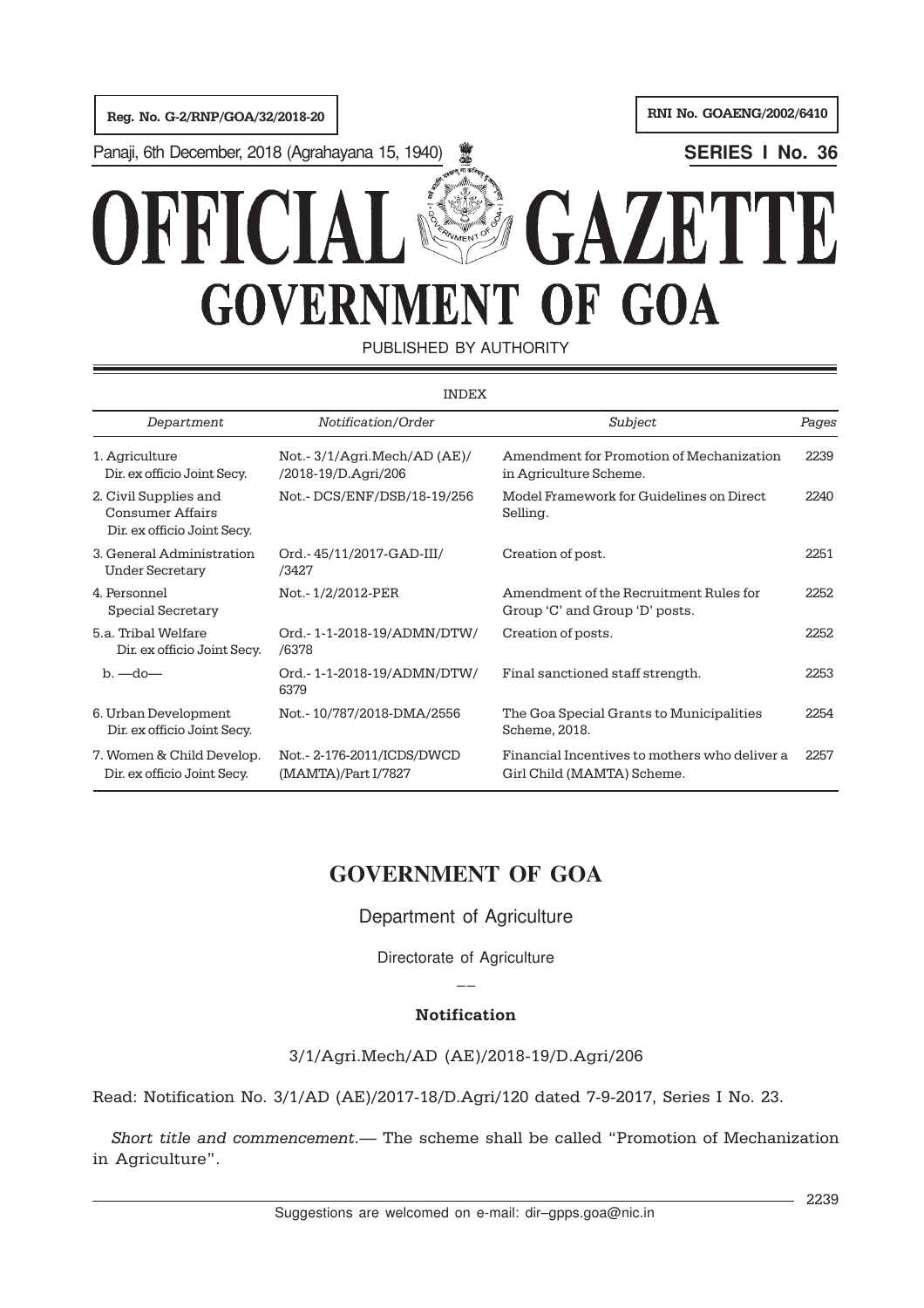#### Amendment

The pattern of assistance at clause  $3(i)$ , Sr. No. A and B in the above referred Notification is as amended below:—

Pattern of Assistance:

|            | Existing                                                                             |                                                |            | Amended                                                                                                       |           |                                           |
|------------|--------------------------------------------------------------------------------------|------------------------------------------------|------------|---------------------------------------------------------------------------------------------------------------|-----------|-------------------------------------------|
| Sr.<br>No. | Type of Machinery                                                                    | Pattern of<br>Assistance                       | Sr.<br>No. | Type of<br>Machinery                                                                                          |           | Patter of<br>Assistance for               |
|            |                                                                                      | (General/SC/<br>ST/Groups<br>Societies<br>etc. |            |                                                                                                               | <b>ST</b> | General/<br>SC/Group<br>Societies<br>etc. |
| А.         | Tractor, Mini Tractor,<br>Power Tiller, Mini Tiller<br>& Paddy Combine<br>Harvester. | 50%                                            | A(i)       | Tractor, Mini Tractor,<br>Power Tiller & Paddy<br>Combine                                                     | 50%       | 50%                                       |
|            |                                                                                      |                                                | (ii)       | Mini Tiller                                                                                                   | 90%       | 50%                                       |
| В.         | All other Agricultural<br>Machinery and Equipment &<br>Attachments/Implements        | 75%                                            | B(i)       | All other Agricultural<br>Machinery and Equip-<br>ment & Attachments/<br>/Implements excluding<br>weed cutter | 75%       | 75%                                       |
|            |                                                                                      |                                                | B(i)       | Weed cutter                                                                                                   | 90%       | 75%                                       |

Other contents of the Notification remains the same.

This issues with the approval of the Government and concurrence of the Finance (Expenditure) Department, Government of Goa vide U. O. No. 1400056451 dated 15-10-2018.

By order and in the name of Governor of Goa.

Nelson X. Figueiredo, Director & ex officio Joint Secretary (Agriculture).

Tonca, Caranzalem, 27th November, 2018.

#### $-$

Department of Civil Supplies and Consumer Affairs

### — Notification

### DCS/ENF/DSB/18-19/256

Notification bearing No. G.S.R. 1013(E) dated 26th October, 2016 published in Part II Section 3, sub-section (i) of the Gazette of India (Extraordinary) dated, 26th October, 2016, issued by Ministry of Consumer Affairs, Food and Public Distribution, Department of Consumer Affairs, New Delhi, framing guidelines on Direct Selling, is hereby republished for general information of the public.

Sandhya Kamat, Director & ex officio Jt. Secretary (Civil Supplies & Consumer Affairs).

Panaji, 28th November, 2018.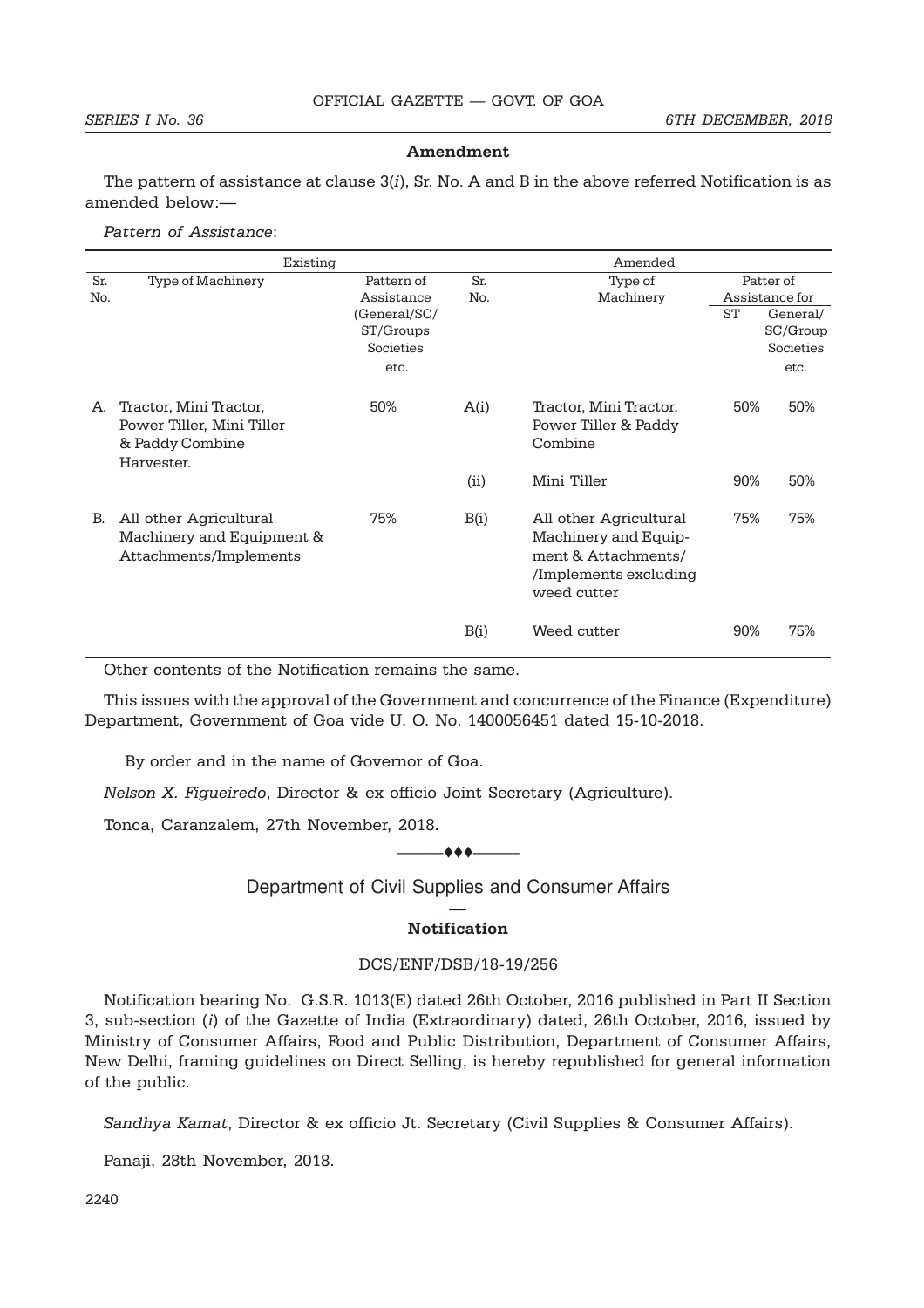# MINISTRY OF CONSUMER AFFAIRS, FOOD AND PUBLIC DISTRIBUTION

(Department of Consumer Affairs)

#### Notification

#### New Delhi, the 26th October, 2016

 $G.S.R.$  1013 $(E)$ . The Government constituted on consisting an Inter-Ministerial Committee representatives from Ministry of Finance, the Department of Industrial Policy and Promotion, Department of Legal Affairs, Department of Information Technology and Ministry of Corporate Affairs, besides representatives of State Governments of Delhi, Andhra Pradesh and Kerala to look into the matters concerning the direct selling industry.

Based on the deliberations of the Inter-Ministerial Committee and consultations with the Stakeholders, the model guidelines for States & Union Territories, on direct selling, have been formulated for protecting the legitimate rights and interests of Industry and Consumers. It is envisaged in the guidelines that the State Governments will set up a mechanism to monitor/supervise the activities of Direct Sellers, Direct Selling Entities regarding compliance of the guidelines for Direct Selling.

Any direct selling entity, conducting direct selling activities, shall submit an undertaking to the Department of Consumer Affairs by 9th December, 2016 stating that it is in compliance with these guidelines and shall also provide details of its incorporation. Being enforcement agencies, the State Governments & Union Territories may take necessary action to implement these guidelines. The Guidelines are available on the website www.Consumeraffairs.nic.in

Enclosure: Model Guidelines on Direct Selling English and Hindi with proforma for declaration Undertaking are attached.

> [No. 21/18/2014-IT (Vol. II)] P. V. RAMA SASTRY, Jt. Secy.

# Advisory to State Governments/Union Territories: Model Framework for Guidelines on Direct Selling

These guidelines, may be called the Direct Selling Guidelines 2016. These are issued as guiding principles for State Governments to consider regulating the business of "Direct Selling" and Multi-Level Marketing (MLM) and strengthen the existing regulatory mechanism on Direct Selling and MLM, for preventing fraud and protecting the legitimate rights and interests of consumers.

#### Clause 1. Definitions:

In these Guidelines unless and otherwise required:

1. "Act" means the Consumer Protection Act, 1986 (68 of 1986);

2. "Consumer" shall have the same meaning as provided under the Consumer Protection Act, 1986;

3. "Prospect" means a person to whom an offer or a proposal is made by the Direct Seller to join a Direct Selling opportunity;

4. "Direct Seller" means a person appointed or authorized, directly or indirectly, by a Direct Selling Entity through a legally enforceable written contract to undertake direct selling business on principal to principal basis.

5. "Network of Direct Selling" means a network of direct sellers at different levels of distribution, who may recruit or introduce or sponsor further levels of direct sellers, who they then support:

Explanation: "network of direct selling" shall mean any system of distribution or marketing adopted by a direct selling entity to undertake direct selling business and shall include the multi-level marketing method of distribution.

6. "Direct Selling" means marketing, distribution and sale of goods or providing of services as a part of network of Direct Selling other than under a pyramid scheme,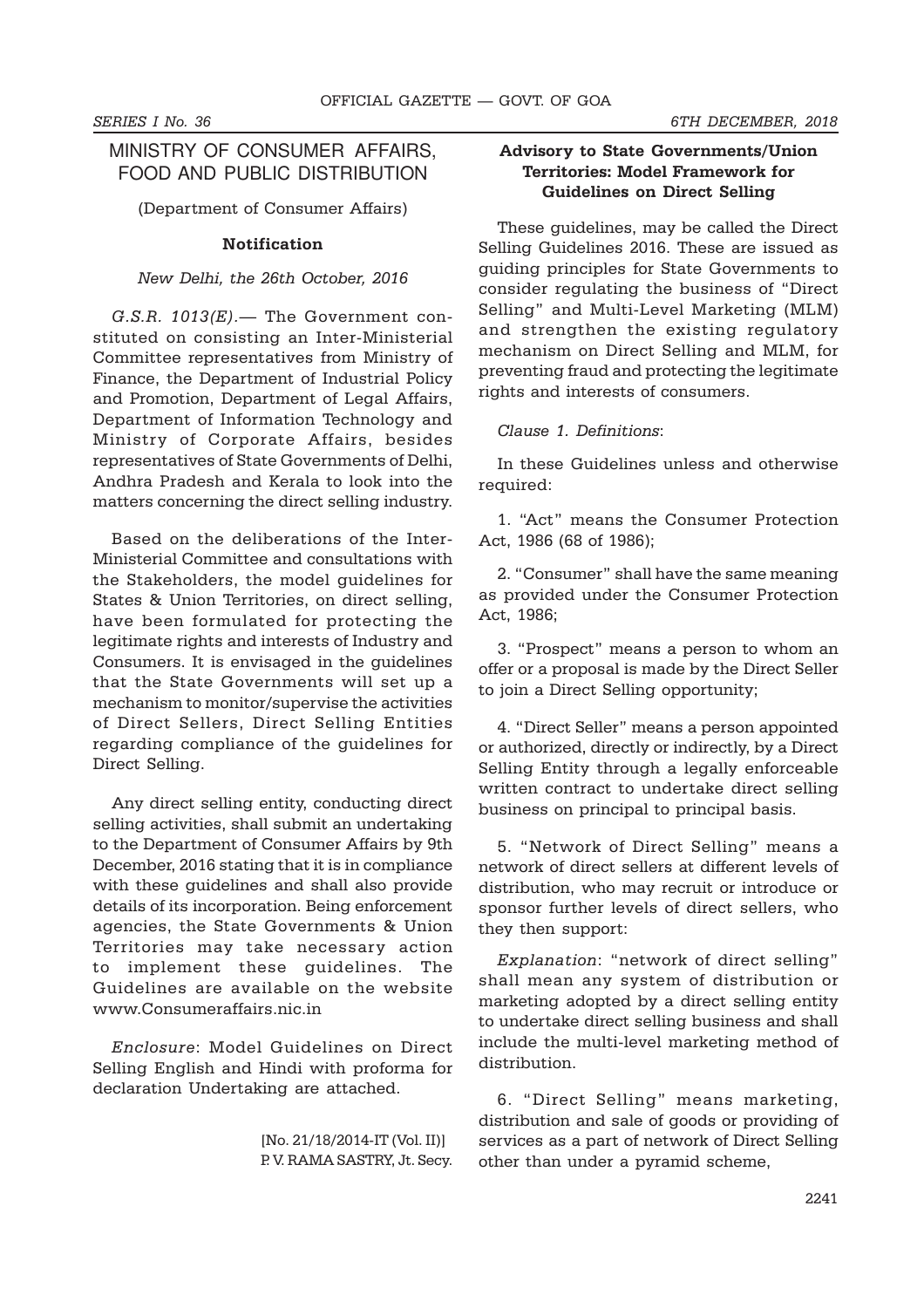Provided that such sale of goods or services occurs otherwise than through a "permanent retail location" to the consumers, generally in their houses or at their workplace or through explanation and demonstration of such goods and services at a particular place.

7. "Direct Selling Entity", means an entity, not being engaged in a pyramid scheme, which sells or offers to sell goods or services through a direct seller.

Provided that "Direct Selling Entity" does not include any entity or business notified otherwise by the Government for the said purpose from time to time.

8. "Goods" means goods as defined in the Sale of Goods Act, 1930 and "Service" means service as defined in the Consumer Protection Act, 1986.

9. "Saleable" shall mean, with respect to goods and/or services, unused and marketable, which has not expired, and which is not seasonal, discontinued or special promotion goods and/or services;

10. "Cooling-off Period" means the duration of time counted from the date when the direct seller and the direct selling entity enter into an agreement under Clause 4 and ending with date on which the contract is to be performed and within which the direct seller may repudiate the agreement without being subject to penalty for breach of contract.

11. "Pyramid Scheme" means:

A multi layered network of subscribers to a scheme formed by subscribers enrolling one or more subscribers in order to receive any benefit, directly or indirectly, as a result of enrolment, action or performance of additional subscribers to the scheme. The subscribers enrolling further subscriber(s) occupy higher position and the enrolled subscriber(s) lower position, thus, with successive enrolments, they form multi-layered network of subscribers.

Provided that the above definition of a "Pyramid Scheme" shall not apply to a multi layered network of subscribers to a scheme formed by a Direct Selling Entity, which consists of subscribers enrolling one or more subscribers in order to receive any benefit, directly or indirectly, where the benefit is as a result of sale of goods or services by subscribers and the scheme/financial arrangement complies with all of the following:

(a) It has no provision that a Direct Seller will receive remuneration or incentives for the recruitment/enrolment of new participants.

(b) It does not require a participant to purchase goods or services:

(i) for an amount that exceeds an amount for which such goods or services can be expected to be sold or resold to consumers;

(ii) for a quantity of goods or services that exceeds an amount that can be expected to be consumed by, or sold or resold to consumers;

(c) It does not require a participant to pay any entry/registration fee, cost of sales demonstration equipment and materials or other fees relating to participation;

(d) It provides a participant with a written contract describing the "material terms" of participation;

(e) It allows or provides for a participant a reasonable cooling-off period to participate or cancel participation in the scheme and receive a refund of any consideration given to participate in the operations;

(f) It allows or provides for a buy-back or repurchase policy for "currently marketable" goods or services sold to the participant at the request of the participant at reasonable terms;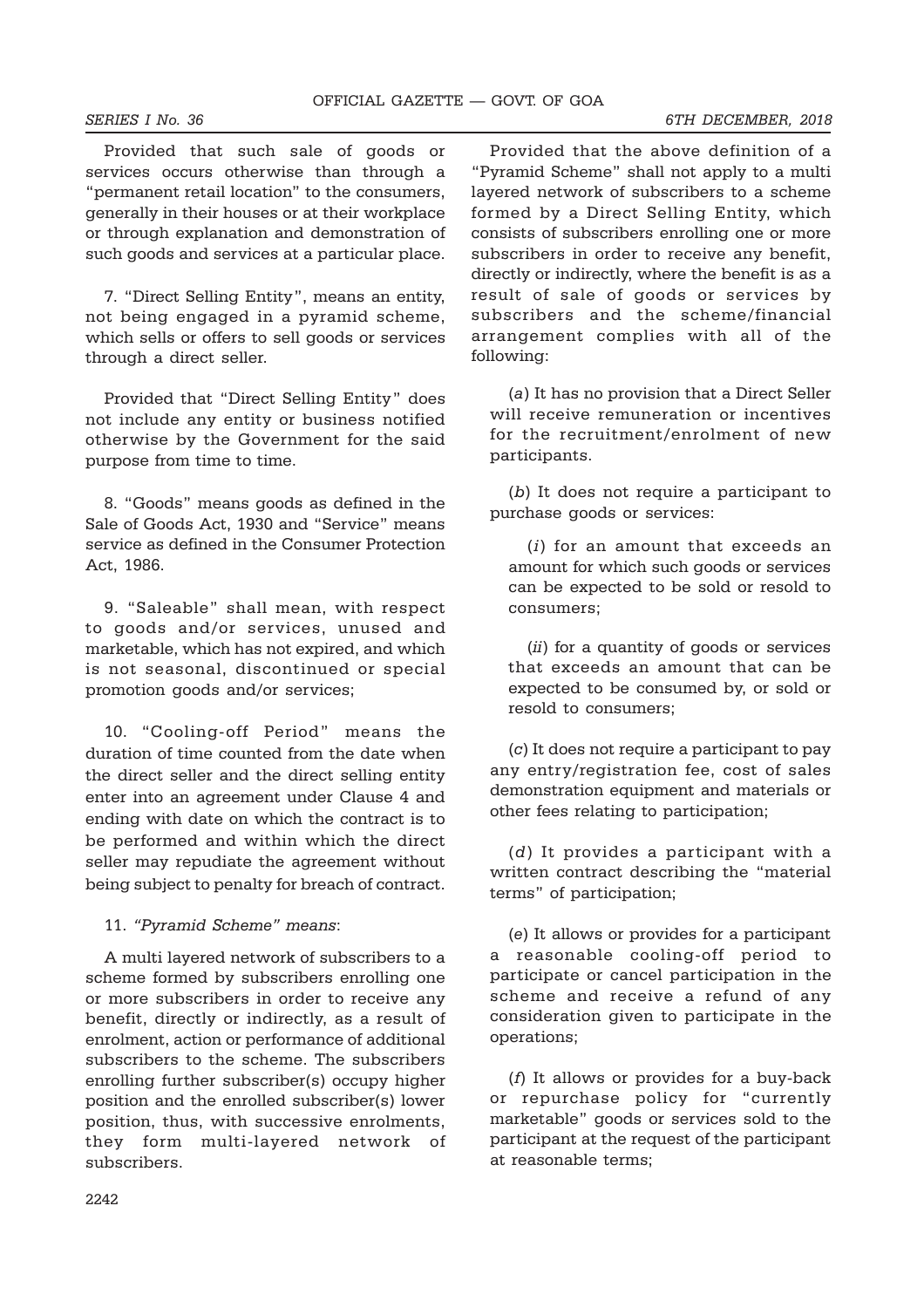(g) It establishes a grievance redressal mechanism for consumers, more particularly described in Clause 7 herein;

Explanation 1.– For the purposes of this proviso the term "material terms" shall means buy-back or repurchase policy, cooling-off period, warranty and refund policy.

12. "Money Circulation Scheme" has the same meaning as defined under the Prize Chits and Money Circulation Schemes (Banning) Act, 1978.

13. "Remuneration System" means the system followed by the direct selling entity to compensate the direct seller which illustrates the mode of sharing of incentives, profits and commission, including financial and nonfinancial benefits, paid by the direct selling entity to the direct sellers, on a monthly or periodic or yearly basis or both, as the case may be. This system, for every Direct Selling entity, shall:

(a) Have no provision that a direct seller will receive remuneration from the recruitment to participate in such direct selling;

(b) ensure that direct sellers shall receive remuneration derived from the sale of goods or services;

(c) clearly disclose the method of calculation of remuneration.

14. "State" includes a Union territory.

Clause 2. Conditions for the setting up of Direct Selling Business:

Every Direct selling entity intending to carry out direct selling business subsequent to the publication of the notification in the Gazette, shall within 90 days comply with the following set of conditions for the conduct of direct selling business:

It shall

1. Be a registered legal entity under the laws of India.

2. Provide a mandatory orientation session to all prospective direct sellers providing fair and accurate information on all aspects of the direct selling operation, including but not limited to the remuneration system and expected remuneration for newly recruited direct sellers;

3. Provide accurate and complete information to prospective and existing direct sellers concerning the reasonable amount of remuneration opportunity, and related rights and obligations;

4. Pay all dues and make withholdings from direct sellers in a commercially reasonable manner;

5. Notify and provide a full refund or buyback guarantee to every direct seller on reasonable commercial terms which can be exercised within a period of 30 days, from the date of the distribution of the goods or services to the direct seller;

6. Notify and provide to every direct seller a cooling-off period which entitles such direct seller to return any goods/services purchased by the direct seller during the cooling-off period;

7. The promoter or key management personnel should not have been convicted of any criminal offence punishable with imprisonment in last 5 years by any Court of competent jurisdiction;

8. It shall have an office with identified jurisdiction of its operation in the State to enable the consumers and direct seller to acquaint themselves with price of products, return or replacement of products and efficient delivery of goods and services, and post-sale redressal of grievances;

Clause 3: Conditions for conduct of Direct Selling Business: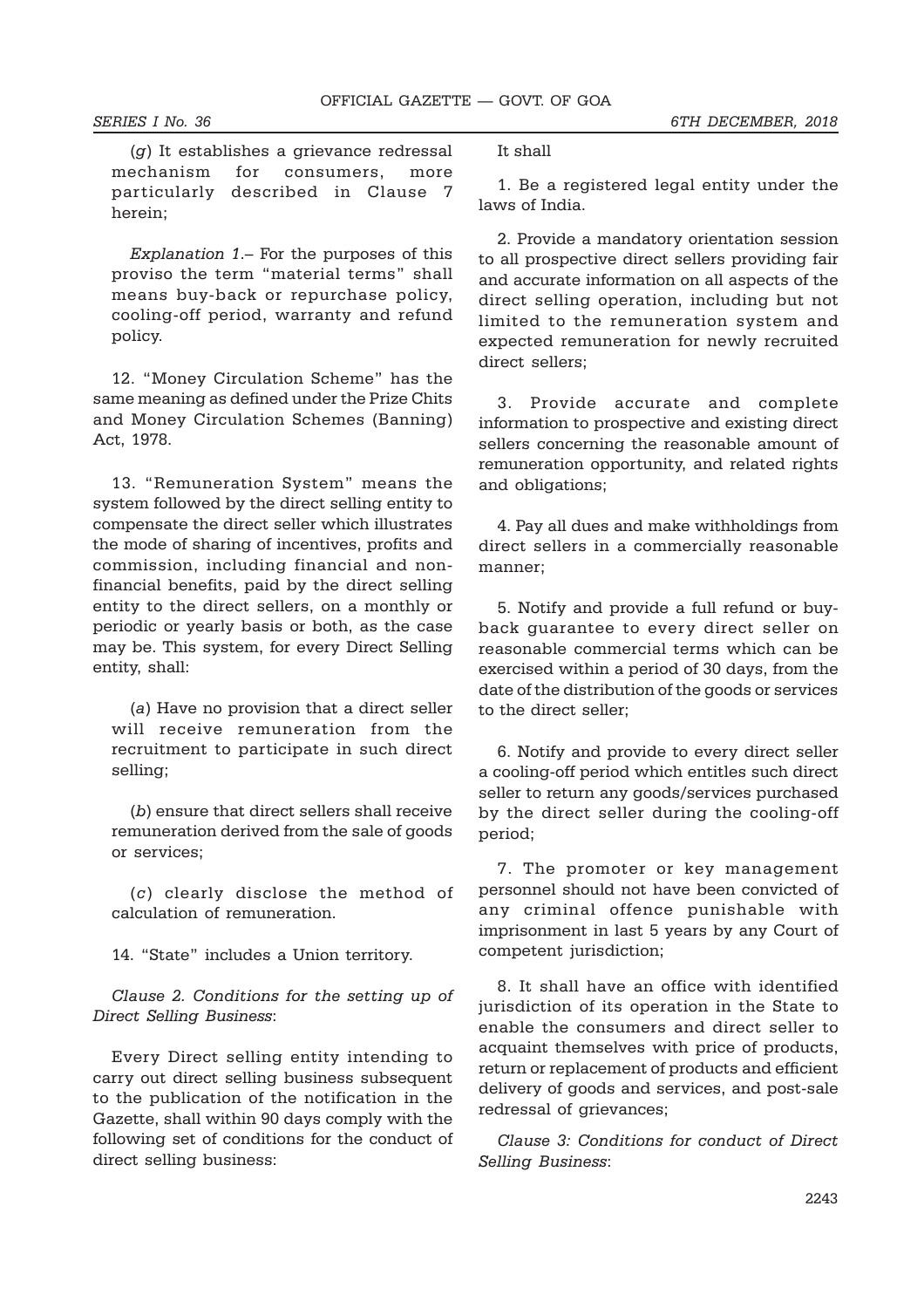Every Direct Selling entity shall comply with the following conditions:

1. It shall be the owner, holder, licensee of a trademark, service mark or any other identification mark which identifies the entity with the goods to be sold or supplied or services to be rendered;

2. It shall issue proper identity document(s) to its Direct Sellers;

3. It shall maintain proper records either manual or electronic of their business dealings, with complete details of their goods, services, terms of contract, price, income plan, details of direct sellers, including but not limited to enrolment, termination, active status, earning etc.;

(a) Every Direct Selling entity shall maintain a "Register of Direct Sellers" wherein relevant details of each enrolled Direct Seller shall be updated and maintained;

(b) The details of Direct Sellers shall include and not be limited to verified proof of address, proof of identity and PAN;

4. It shall maintain proper and updated website with all relevant details of the entity, contact information, its management, products, product information, product quality certificate, price, complete income plan, terms of contract with direct seller and complaint redressal mechanism for direct sellers and consumers. The website should have space for registering consumer complaints and should ensure that grievances are addressed within 45 days of making such complaints;

5. It shall provide to all direct sellers their periodic account/information concerning, as applicable, sales, purchases, details of earnings, commissions, bonus and other relevant data, in accordance with agreement with the direct sellers. All financial dues shall be paid and any withholding made in a commercially reasonable manner;

6. It shall monitor the value of the purchases of all its Direct Sellers/Distributors on a monthly basis and once the purchase value crosses the VAT threshold; it must intimate the Direct seller/Distributor to pay the VAT;

7. A Direct Selling entity shall not:

(a) Use misleading, deceptive or unfair recruiting practices, including misrepresentation of actual or potential sales or earnings, in their interaction with prospective or existing direct sellers;

(b) Make any factual representation to a prospective direct seller that cannot be verified or make any promise that cannot be fulfilled;

(c) Present any advantages of direct selling to any prospective direct seller in a false or deceptive manner;

(d) Make or cause, or permit to be made, any representation relating to its direct selling business, including remuneration system and agreement between itself and the direct seller, or to the goods or services being sold by itself or by the direct seller which is false or misleading;

(e) Engage in, or cause or permit, any conduct that is misleading or likely to mislead with regard to any material particulars relating to its direct selling business, including remuneration system and agreement between itself and the direct seller, or to the goods or services being sold by itself or by the direct seller;

(f) Use, or cause or permit to be used, fraud, coercion, harassment, or unconscionable or unlawful means in promoting its direct selling practice, including remuneration system and agreement between itself and the direct seller, or to the goods or services being sold by itself or by the direct seller;

(g) Require its direct sellers to provide any benefit, including entry fees and renewal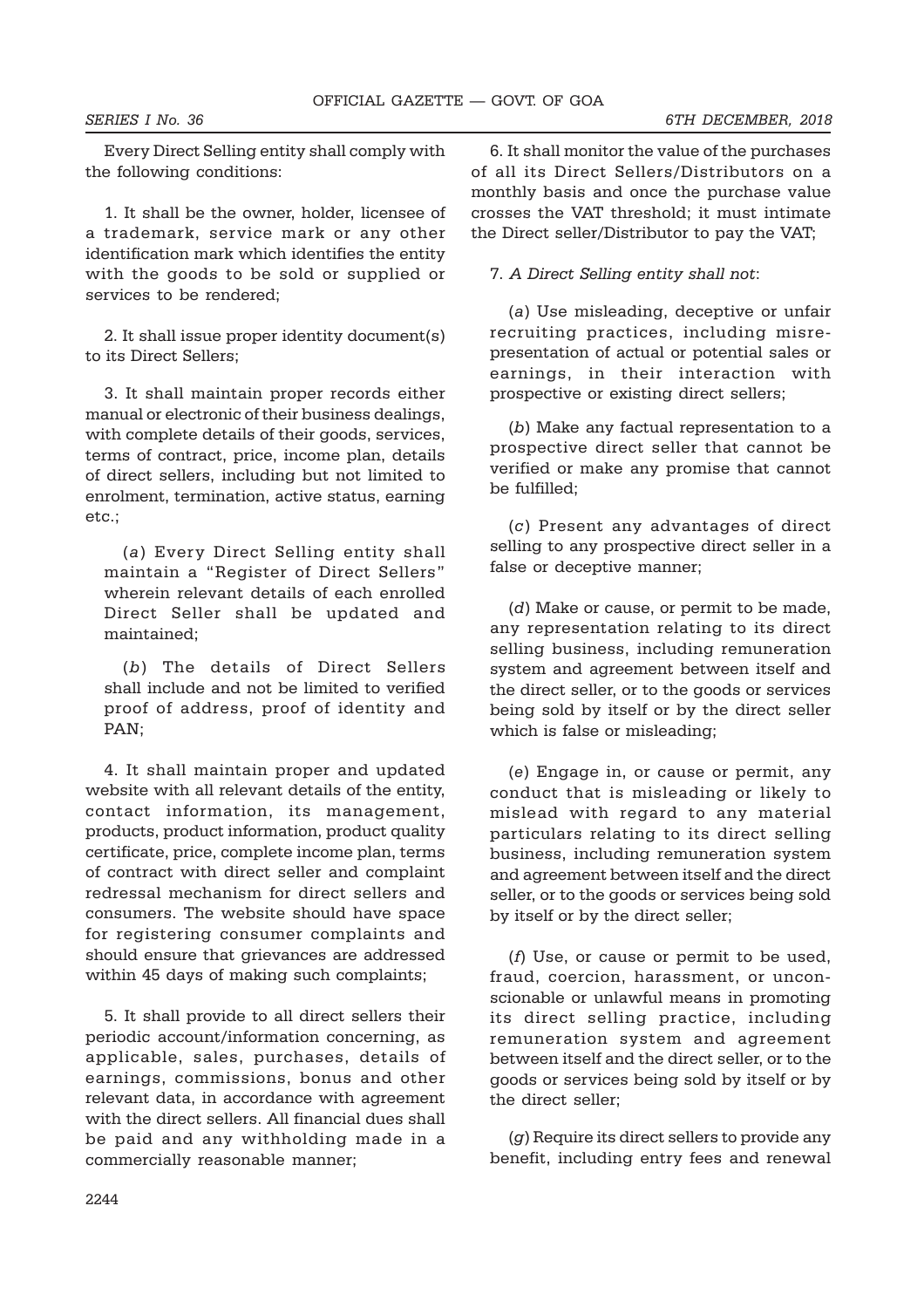fees or to purchase any sales demonstration equipment or material in order to participate in its direct selling operations;

(h) Provide any benefit to any person for the introduction or recruitment of one or more persons as direct sellers;

(i) Require the direct sellers to pay any money by way of minimum monthly subscription or renewal charges;

8. Notwithstanding the distribution system adopted by a direct selling entity, the Direct Selling Entity shall be responsible for compliance of these Guidelines by any member of its network of direct selling, whether such member is appointed directly or indirectly by the Direct Selling Entity.

Clause 4: Conditions for Direct Selling contract between Direct Seller/Distributor and Direct Selling Entity:

1. Every Direct Selling entity shall execute a contract agreement, whether directly or indirectly, with Direct Sellers before enrolment:

(a) The Agreement shall be provided in a manner consistent with Section 10 of the Indian Contract Act, 1872;

(b) In addition to the rights and obligations of parties to this agreement under these guidelines or any other law in force, parties shall have rights and obligations that are coextensive with rights and obligations of parties under the Indian Contract Act, 1872;

2. The agreement shall be made in writing, describing the material terms of participation and shall:

(a) Not compel or induce the direct seller to purchase goods or services in an amount that exceeds an amount that can be expected to be sold to consumers within a reasonable period of time;

(b) Allow or provide the direct seller a reasonable cooling-off period in which to cancel participation and receive a refund for goods or services purchased;

(c) Allow for the termination of contract, with reasonable notice, in such instances and on such terms where a direct seller is found to have made no sales of goods or services for a period of up to two years since the contract was entered into, or since the date of the last sale made by the direct seller;

(d) Allow or provide for a buy-back or repurchase policy for currently marketable goods or services sold to the direct seller at the said direct seller's request at reasonable terms.

Clause 5: Certain obligations of Direct Sellers:

(1) Direct Seller engaged in direct selling should carry their identity card and not visit the customer's premises without prior appointment/approval;

(2) At the initiation of a sales representation, without request, truthfully and clearly identify themselves, the identity of the direct selling entity, the nature of the goods or services sold and the purpose of the solicitation to the prospective consumer;

3. Offer a prospective consumer accurate and complete explanations and demonstrations of goods and services, prices, credit terms, terms of payment, return policies, terms of guarantee, after-sales service;

4. Provide the following information to the prospect/consumers at the time of sale, namely:

(a) Name, address, registration number or enrollment number, identity proof and telephone number of the direct seller and details of direct selling entity;

(b) A description of the goods or services to be supplied;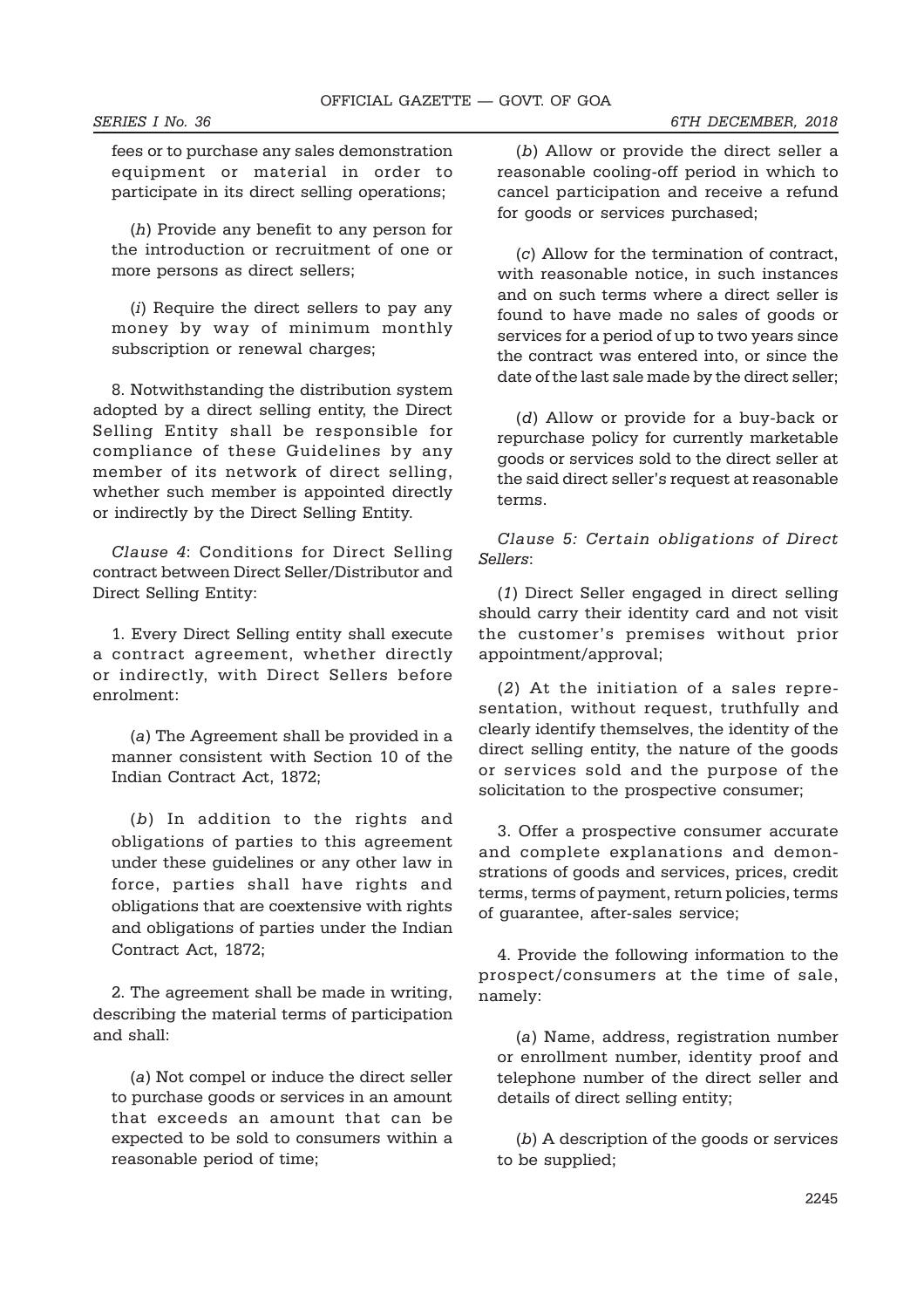(c) Explain to the consumer about the goods return policy of the company in the details before the transaction;

(d) The Order date, the total amount to be paid by the consumer along with the bill and receipt;

(e) Time and place for inspection of the sample and delivery of good;

(f) Information of his/her rights to cancel the order and/or to return the product in saleable condition and avail full refund on sums paid;

(g) Details regarding the complaint redressal mechanism;

5. A direct seller shall keep proper book of accounts stating the details of the products, price, tax and the quantity and such other details in respect of the goods sold by him/ /her, in such form as per applicable law.

#### 6. A direct seller shall not:

(a) Use misleading, deceptive and/or unfair trade practices;

(b) Use misleading, false, deceptive, and/ or unfair recruiting practices, including misrepresentation of actual or potential sales or earnings and advantages of Direct Selling to any prospective direct seller, in their interaction with prospective direct sellers;

(c) Make any factual representation to a prospective direct seller that cannot be verified or make any promise that cannot be fulfilled;

(d) Present any advantages of Direct Selling to any prospective direct seller in a false and/or a deceptive manner;

(e) Knowingly make, omit, engage, or cause, or permit to be made, any representation relating to the Direct Selling operation, including remuneration system and agreement between the Direct Selling entity and the direct seller, or the goods and/or services being sold by such direct seller which is false and/or misleading;

(f) Require or encourage direct sellers recruited by the first mentioned direct seller to purchase goods and/or services in unreasonably large amounts;

(g) Provide any literature and/or training material not restricted to collateral issued by the Direct Selling entity, to a prospective and/or existing direct sellers both within and outside the parent Direct Selling entity, which has not been approved by the parent Direct Selling entity;

(h) Require prospective or existing direct sellers to purchase any literature or training materials or sales demonstration equipment.

Clause 6: Relationship between Direct Selling Entity and Direct Seller:

1.1 The relationship between Direct Selling entity and Direct Seller shall be determined as per the written agreement between the parties which shall contain the rights and obligations that are expressly provided as conditions for the conduct of Direct Selling business as well as provide for the obligation of the direct selling entity and the direct seller in terms of these guidelines;

1.2 All other rights and obligations shall be determined as per the express terms of written agreement between a Direct Selling entity and Direct Seller;

2. The Direct Selling entity will be liable for grievances arising out of sale of products, services or business opportunity by its Direct Sellers;

3. It will be the responsibility of the Direct Selling entity to monitor and control the practices/methods adopted by the Direct Sellers;

Clause 7: Conduct for the Protection of Consumer: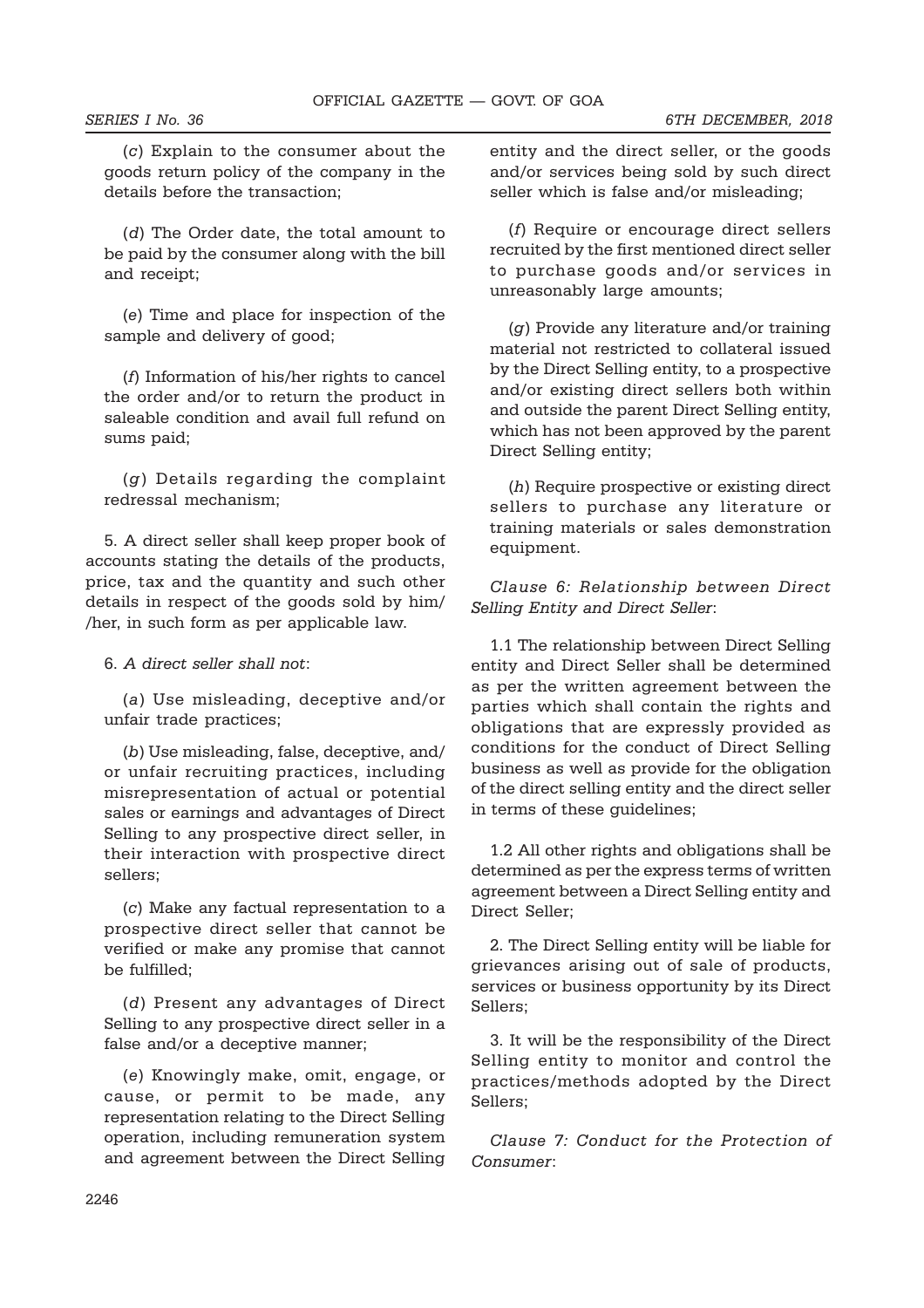1. Direct Sellers and Direct Selling Entity shall take appropriate steps to ensure the protection of all private information provided by a consumer;

2. Direct Sellers and Direct Selling Entity shall be guided by the provision of the Consumer Protection Act, 1986;

3. All complaints received over phone, email, website, post and walk-in should have a complaint number for tracing and tracking the complaint and record time taken for redressal;

4. Every Direct Selling company shall constitute a Grievance Redressal Committee whose composition, nature of responsibilities shall include but not limited to:

(a) The Grievance Redressal Committee shall consist of at least three officers of the Direct Selling entity;

(b) The Grievance Redressal Committee shall address complaints and inform complainants of any action taken;

(c) Complaints may be made by any member of the general public against a Direct Seller of the company, an employee or any other officer of the entity;

(d) All such grievances will be resolved directly by the Direct Selling Entity;

5. The direct selling entity shall provide information to the consumer upon purchase which shall contain:

(a) the name of the purchaser and seller;

(b) the delivery date of goods or services;

(c) procedures for returning the goods; and

(d) warranty of the goods and exchange/ /replacement of goods in case of defect. Provided that no Direct Seller shall, in

pursuance of a sale, make any claim that is not consistent with claims authorized by the Direct Selling Entity.

6. Any person who sells or offers for sale, including on an e-commerce platform/ /marketplace, any product or service of a Direct Selling Entity must have prior written consent from the respective Direct Selling Entity in order to undertake or solicit such sale or offer.

Clause 8: Prohibition of Pyramid Scheme & Money Circulation Scheme:

1. No person or entity shall promote a Pyramid Scheme, as defined in Clause 1(11) or enroll any person to such scheme or participate in such arrangement in any manner whatsoever in the garb of doing Direct Selling business.

2. No person or entity will participate in Money Circulation Scheme, as defined in Clause 1(12) in the garb of Direct Selling of Business Opportunities.

Clause 9: Appointment of Monitoring Authority:

1. The Nodal department to deal with the issues related to Direct Selling will be Department of Consumer Affairs at the Union and the respective State Governments in the States;

2. The State Governments will also set up a mechanism to monitor/supervise the activities of Direct Sellers, Direct Selling Entity regarding compliance of the guidelines for Direct Selling;

3. Any direct selling entity conducting direct selling activities shall submit an undertaking to the Department of Consumer Affairs, stating that it is in compliance with these guidelines and shall also provide such details of its incorporation and other business details as may be notified from time to time.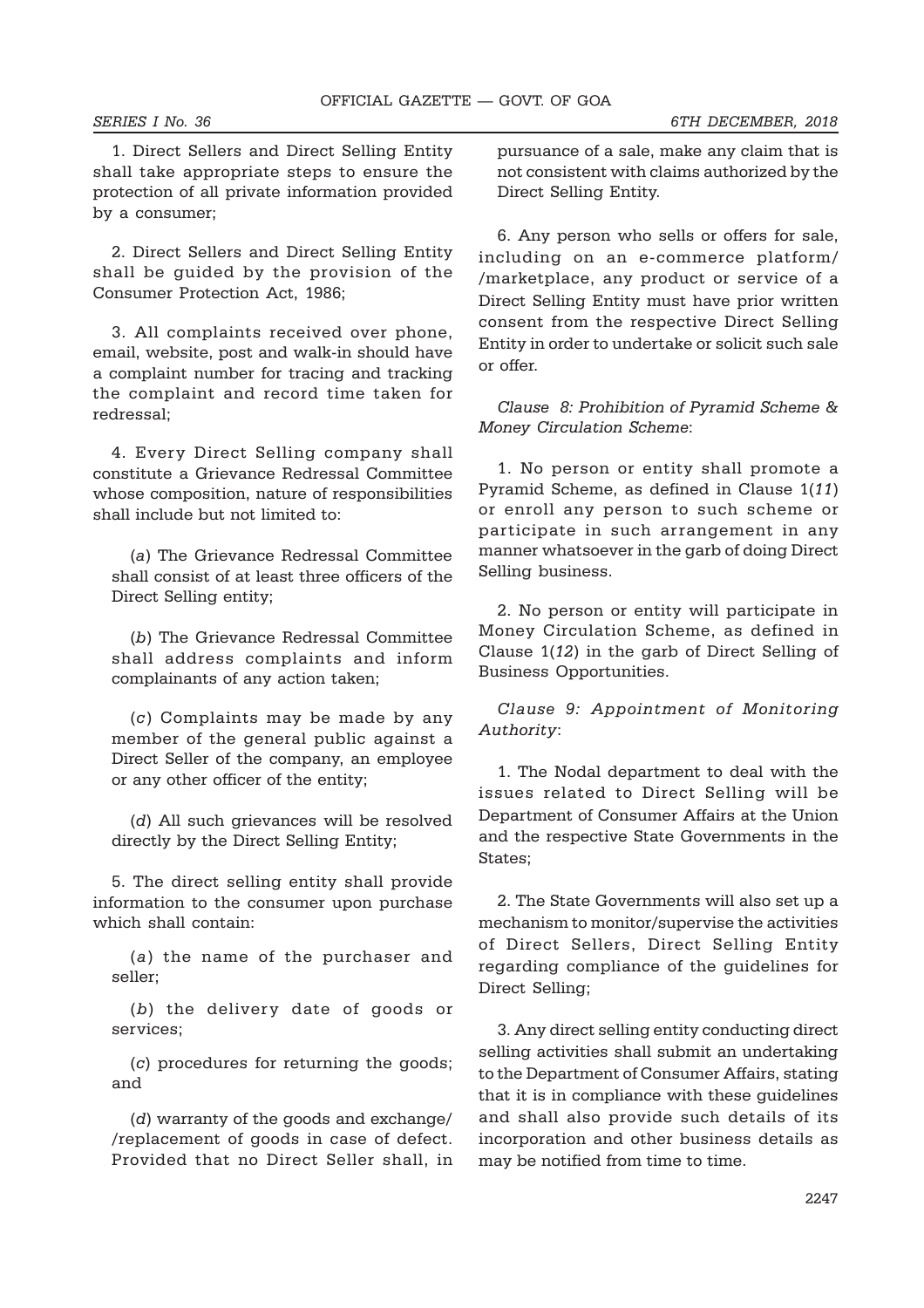#### DECLARATION BY DIRECT SELLING ENTITIES/COMPANIES

#### Proforma

#### PART–A

- 1. (i) Name of the Company (As Registered) (ii) CIN No:
	- (iii) Name and address of Directors on Board (Enclose details)
- 2. DETAILS OF REGISTRATION (WITH JURISDICTION)
	- (a) Address of Registered Office (Enclose copy of Registration Certificate):
	- (b) Email:
	- (c) Telephone Nos:
	- (d) Company Website:
	- (e) Details of other registrations (with jurisdiction), if any (Attach copy of Registration Certificate)
	- (f) Type of Entity (Private, Public, Trust, Ltd. Etc.)

#### 3. 3 HEAD OFFICE

- (a) Address
- (b) E-mail
- (c) Details of Key Management Personnel as per registration under the Companies Act:
- (d) Details of Regional Offices:
- (e) Nodal Officer for interacting with D/o Consumer Affairs; (Name, designation, Tel No., e-mail, Fax, mobile No.)
- 4. Whether anyone from the Management was convicted by any court in the past within the past 5 years (from the date of application). If so, the details thereof;
- 5. Whether direct selling is of Products or services or both?
- 6. Details of License(s), Trade Mark or Principal Brand which indentifies the company:
- 7. i. Address/Telephone Nos./e-mails etc. of Customer Care & Grievance Redress Cells (HQ & Branches);
	- ii. Details of Consumer Grievance Redress Committee as per guidelines:
		- a. Member Name, Phone No. and email:
		- b. Member Name, Phone No. and email:
		- c. Member Name, Phone No. and email:

#### ——— PART B

#### (Direct Selling Business Details)

| 8. | Details of Products/Services offered (Give link of websites)                                                                                                                                                                                                                                                               | Yes/No |
|----|----------------------------------------------------------------------------------------------------------------------------------------------------------------------------------------------------------------------------------------------------------------------------------------------------------------------------|--------|
| 9. | Please confirm the following about your direct selling scheme:-<br>(a) It has no provision that a Direct Seller will receive remuneration or incentives<br>for the recruitment/enrolment of new participants and provide that direct<br>sellers will receive remuneration derived only from the sale of goods or services. | Yes/No |
|    | (b) It does not require a participant to purchase goods or services:<br>i. for an amount that exceeds an amount for which such goods or services<br>can be expected to be sold or resold to consumers;                                                                                                                     | Yes/No |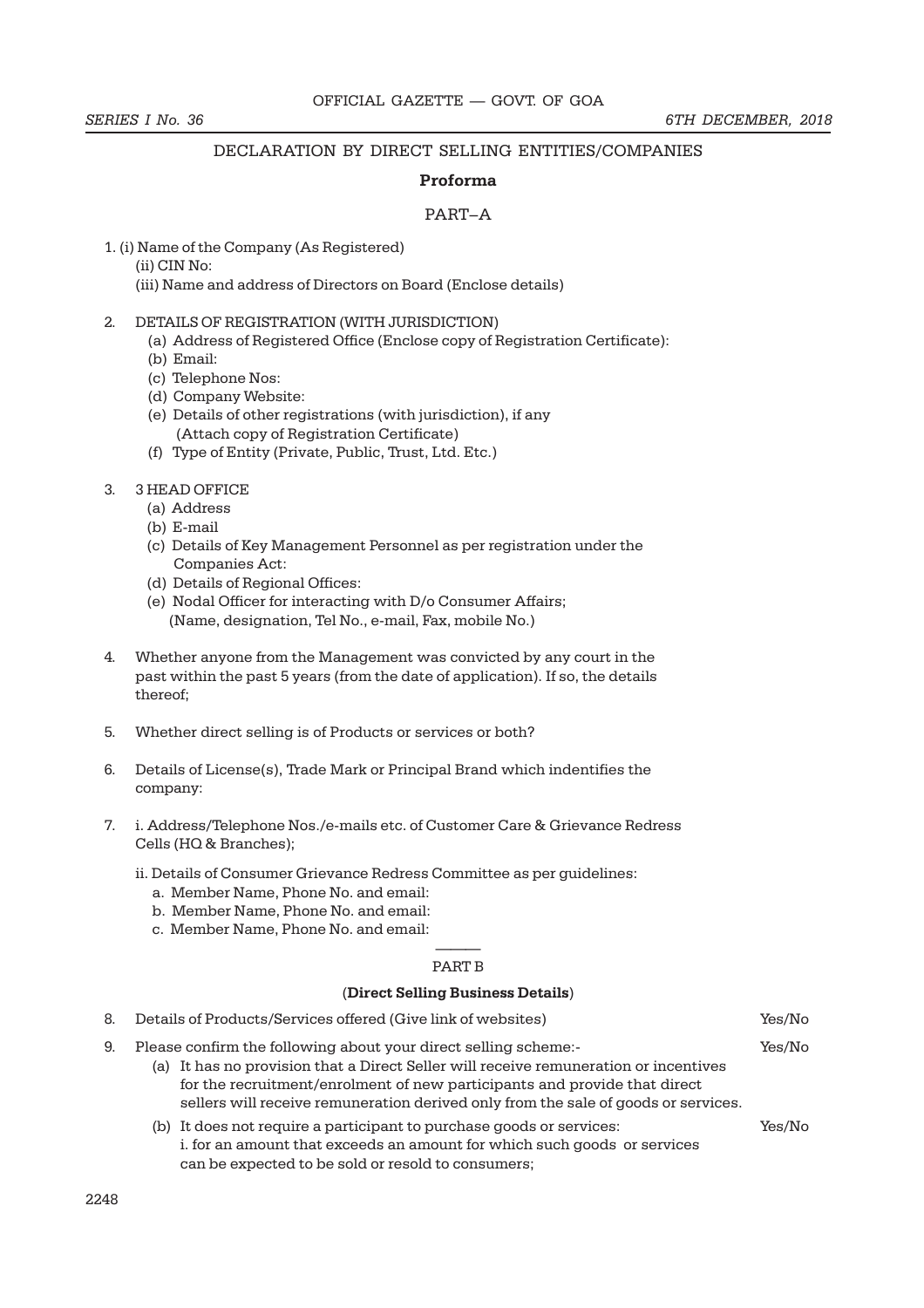|     |                                                                                                                                                                                                                                                           | ii. for a quantity of goods or services that exceeds an amount that can be<br>expected to be consumed by, or sold or resold to consumers;                                                                                                  |        |
|-----|-----------------------------------------------------------------------------------------------------------------------------------------------------------------------------------------------------------------------------------------------------------|--------------------------------------------------------------------------------------------------------------------------------------------------------------------------------------------------------------------------------------------|--------|
|     |                                                                                                                                                                                                                                                           | (c) It does not require a participant to pay any entry/registration fee, cost of<br>sales demonstration equipment and materials or other fees relating to<br>participation;                                                                | Yes/No |
|     |                                                                                                                                                                                                                                                           | (d) It provides a participant with a written contract describing the<br>"material terms" of participation;                                                                                                                                 | Yes/No |
|     |                                                                                                                                                                                                                                                           | (e) It allows or provides for a participant a reasonable cooling-off period<br>to participate or cancel participation in the scheme and receive a refund<br>of any consideration given to participate in the operations;                   | Yes/No |
|     | (f)                                                                                                                                                                                                                                                       | It allows or provides for a buy-back or repurchase policy for "currently<br>marketable" goods or services sold to the participant at the request<br>of the participant at reasonable terms;                                                | Yes/No |
|     |                                                                                                                                                                                                                                                           | Note: 1. Give details in regard to the above in an enclosure.<br>2. In case any of the answers in this para is 'No', please<br>provide full details with reasons in an enclosure.                                                          |        |
| 10. |                                                                                                                                                                                                                                                           | (a) Whether proper identity document(s) to all the Direct Sellers are issued.                                                                                                                                                              | Yes/No |
|     | (b) Whether you maintain "Register of Direct Sellers" wherein relevant<br>details of each enrolled Direct Seller is updated and maintained with details<br>including verifiable proof of address, proof of identity and PAN as per the<br>Income Tax Act. |                                                                                                                                                                                                                                            | Yes/No |
|     |                                                                                                                                                                                                                                                           | (c) What is the mechanism for payment of VAT? Give details.                                                                                                                                                                                | Yes/No |
| 11. |                                                                                                                                                                                                                                                           | (a) The website is proper and updated regularly with all relevant details,<br>contact information, details pertaining to management, products,<br>product information and complaint redress mechanism for direct sellers<br>and consumers. | Yes/No |
|     |                                                                                                                                                                                                                                                           | (b) There are arrangements for registering consumer complaints online or<br>otherwise and grievances are resolved within 45 days of date of making<br>such complaints. Details to be provided.                                             | Yes/No |

12. Notes/Remarks, if any.

————— Part – C

#### (UNDERTAKING)

I/We, …………… in the capacity of ……………… of the .. …………… company/firm declare that we are compliant with the following:

(a) We do not promote a Pyramid Scheme, as defined in Clause 1(11) or enroll any person to such scheme or participate in such arrangement in any manner whatsoever in the garb of doing Direct Selling business.

(b) We do not participate in Money Circulation Scheme, as defined in Clause 1(12) in the garb of Direct Selling of Business Opportunities.

(c) We are compliant with all the remaining aspects mentioned in the guidelines issued vide F. No. 21/18/2014- IT (Vol-II) dated 9th September, 2016 by the Department of Consumers, Ministry of Consumer Affairs, Food and Public Distribution and shall also provide such details as may be notified from time to time. Place:

.<br>SEAL OF THE COMPANY

Sd/-

Name …………….……...…. Designation…..…………… Tel No. ……….…….…….… Date: E-mail:…………………….

2249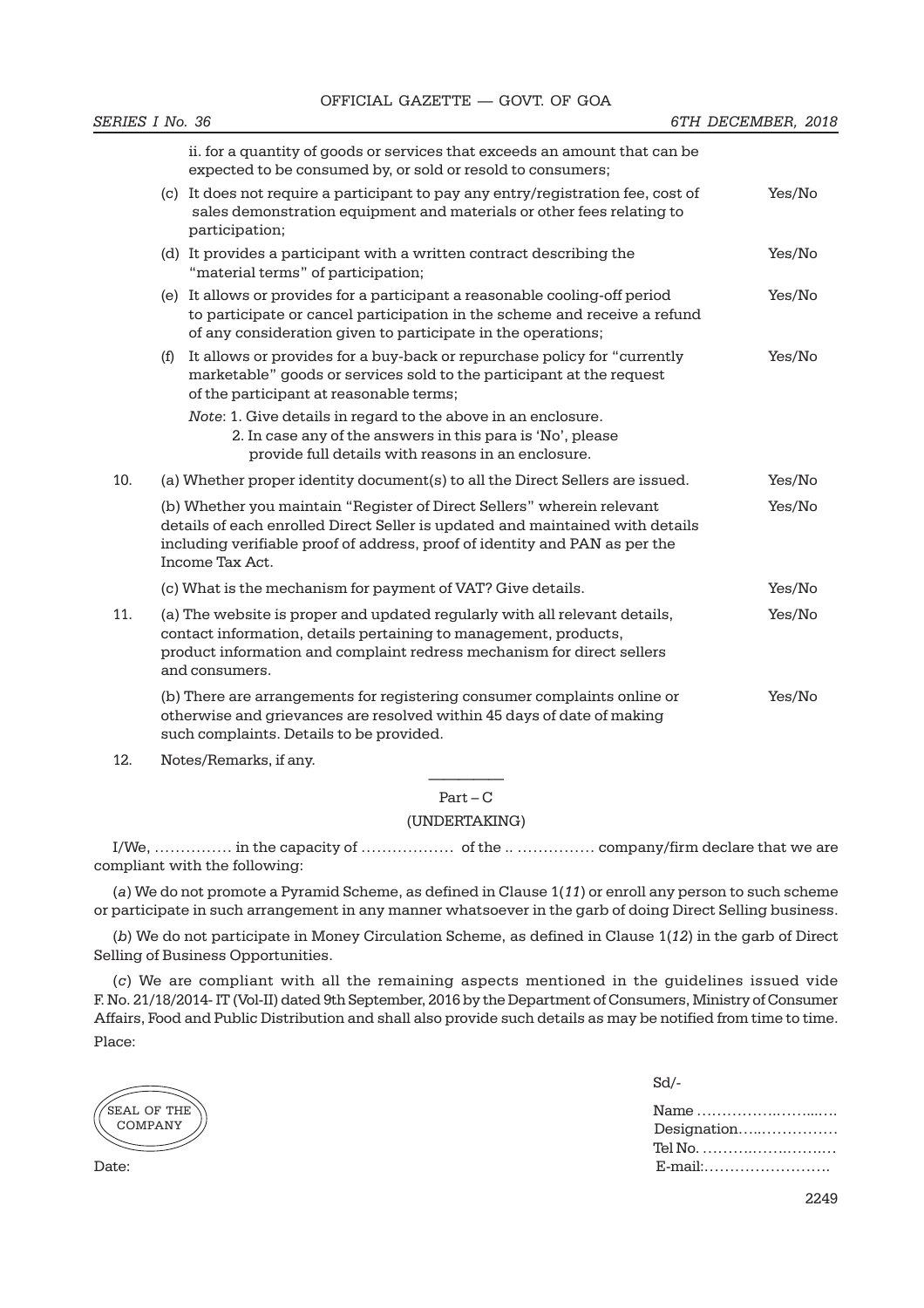#### List of documents to be provided:

1. Certificate of Registration/Bye-laws Memorandum of Association

2. List of Board of Directors, with contact details

3. Brief details of direct selling scheme and compensation plan.

4. Sample of contract with direct sellers/distributors. ————

#### GUIDELINES FOR THE DIRECT SELLING ENTITIES FAQs

#### 1. Clause 1.4

"Direct Seller" means a person appointed or authorized, directly or indirectly, by a Direct Selling Entity through a legally enforceable written contract to undertake direct selling business on principal to principal basis." How shall digital and e-contracts be treated?

Answer: The 'written contract' includes econtracts or digital contracts and the same shall be governed as per the provisions of the Information Technology Act, 2000.

#### 2. Clause 1.6 (Proviso)

"Provided that such sale of goods or services occurs otherwise than through a "permanent retail location" to the consumers, generally in their houses or at their workplace or through explanation and demonstration of such goods and services at a particular place". Does this Proviso mean that every sale needs to take place away from permanent retail location only?

Answer: Clause 1.6 does not restrict/preclude sales made from permanent retail location. However, direct selling entity will be governed by these guidelines.

#### 3. Clause 2.2

"Provide a mandatory orientation session to all prospective direct sellers providing fair and accurate information on all aspects of the direct selling operation, including but not limited to the remuneration system and expected remuneration for newly recruited direct sellers". Whether the training/orientation provided by the Direct Seller to other prospective Direct Sellers would be in compliance to this clause?

Answer: Yes, the training/orientation will be provided by the Direct Selling Entity or by a Direct Seller or by any authorized representative of Direct Selling Entity, either in person or through any digital means.

# 4. Clause 2.8

"It shall have an office with identified jurisdiction of its operation in the State to enable the consumers and direct seller to acquaint themselves with price of products, return or replacement of products and efficient delivery of goods and services, and post- -sale redressal of grievances" Whether an office in one State can be designated as focal point for jurisdiction of two or more states?

Answer: An office in one particular State can be designated having jurisdiction over two or more states, subject to the accessibility of the consumers, where Direct Sellers/consumers can interact with the Direct Selling Entity/Authorized representative of Direct Selling Entity.

#### 5. Clause 3.3 (b)

"The details of Direct Sellers shall include and not be limited to verified proof of address, proof of identity and PAN". Should the Direct Selling Entity take verified proof of address, identity and PAN?

Answer: The requirement of PAN shall be as per the provisions of the Income Tax Act, 1961. Direct Sellers should submit to Direct Selling Entity, any photo ID card as issued by the State or Central government. These ID cards could be from the following-: Aadhaar Card, Driving License, Voter ID Card, Passport and Ration Card or any other identity document issued by the state or central government which can be verified.

#### 6. Clause 3.8

"Notwithstanding the distribution system adopted by a direct selling entity, the Direct Selling Entity shall be responsible for compliance of these Guidelines by any member of its network of direct selling, whether such member is appointed directly or indirectly by the Direct Selling Entity". How will a Direct Selling Entity ensure compliance of these Guidelines by Direct Sellers?

Answer: To comply to this clause, Direct Selling Entity shall sign an addendum to the current contracts with the existing Direct Sellers. For the Direct Sellers to be appointed herein-after, this clause shall be added in the contract signed by both the parties. The Direct Selling Entity should ensure that it contractually binds its Direct Sellers to comply with these Guidelines and take disciplinary action against reported non-compliance.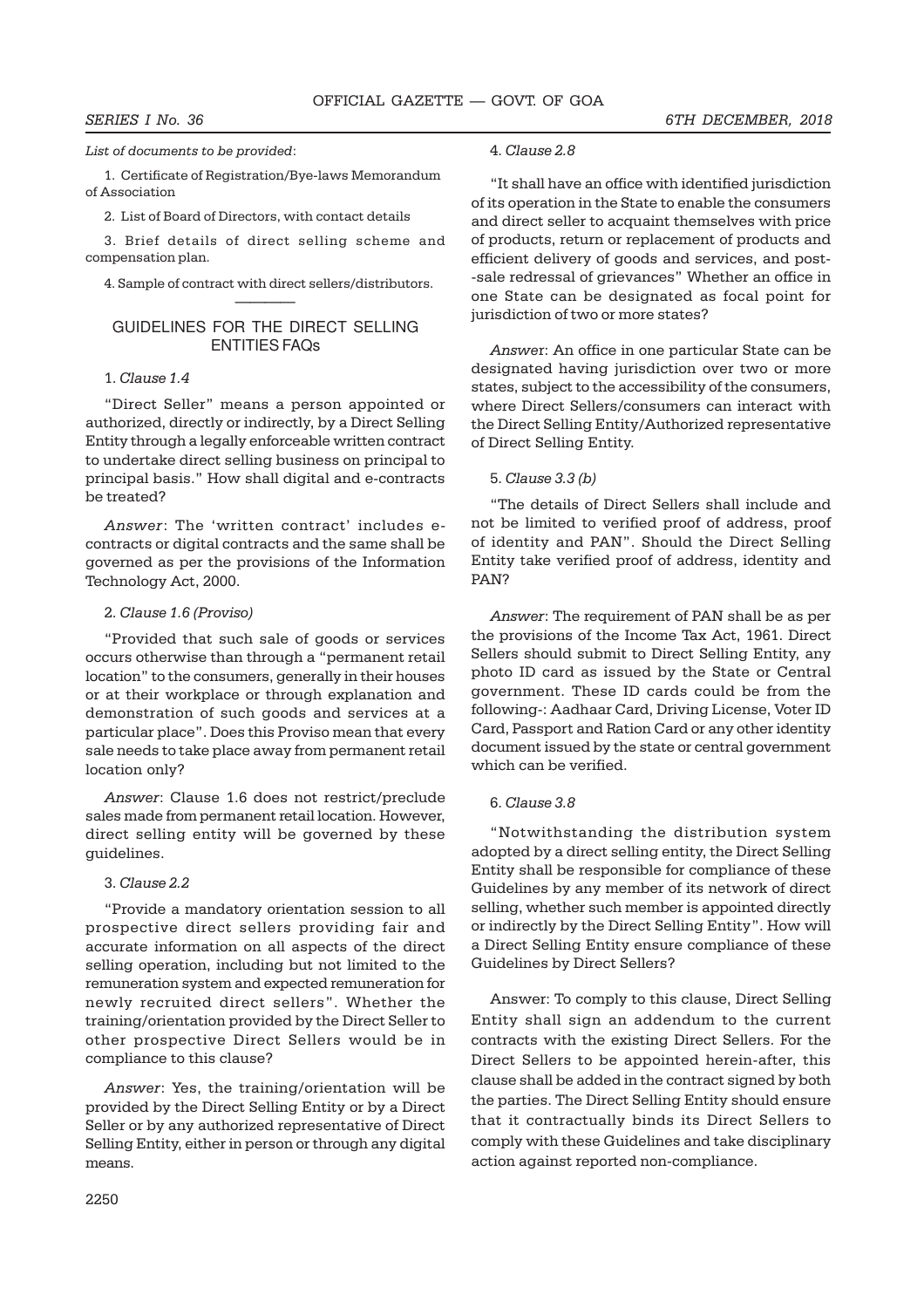#### 7. Clause 4.2(c)

"Allow for the termination of contract, with reasonable notice, in such instances and on such terms where a direct seller is found to have made no sales of goods or services for a period of up to two years since the contract was entered into, or since the date of the last sale made by the Direct Seller". When can the contract between Direct Selling Entity and Direct Seller be terminated?

Answer: The date of termination shall be provided or governed by the respective conditions of the contract executed between Direct Selling Entity and Direct Seller or by giving notice of reasonable period by either party say one month or as per the provisions of the Indian Contract Act.

#### 8. Clause 6.2

The Direct Selling Entity shall be liable for grievances arising out of sale of products and services or business opportunity by the Direct Seller. And

#### Clause 6.3

"It will be the responsibility of the Direct Selling entity to monitor and control the practices/methods adopted by the Direct Sellers". Does this mean that only the direct selling entity will be liable for all grievances arising out of sale of products and services or business opportunity by the direct seller?

Answer: It is clarified that the Direct Selling Entity will be responsible for the quality of products and services and it will guide and help the Direct Seller to follow best practices in the interest of consumers. The scope and specific liabilities of the Direct Seller in such cases will be defined in unambiguous terms in the contract signed. By way of providing in the contract, every Direct Selling Entity shall define and develop some mechanism to monitor the practices being adopted by its Direct Sellers.

#### 5. Clause 7.5

Industry: It appears to be a typographical error in this Clause. As the consumer is buying the products or services from the Direct Sellers, it should be the Direct Seller which will provide various details listed in this sub-clause. Please clarify.

Answer : Yes, it should be the Direct Seller. Please read Direct Seller in place of Direct Selling entity in this sub-clause.

 $-$ 

Department of General Administration —

#### Order

#### 45/11/2017-GAD-III/3427

Sanction of the Government is hereby accorded for creation of one post of Officer on Special Duty, Group 'A' Gazetted, in the office of the Hon'ble Leader of Opposition in the Pay Scale of Rs. 67,700/- in Index 1 of Level-11 in the Pay Matrix of the 7th Pay Commission on co-terminus basis.

The expenditure shall be met from the Budget Head: 2052—Secretariat General Services; 090—Secretariat (Non-Plan); 01— Personnel & Admn. Reforms Department; 01— Salaries.

This issues with the approval of the High Level Empowered Committee (H.L.E.C.) constituted with the approval of the Council of Ministers in the XXth meeting held on 8-11-2017 vide Order No. 1/1/2017-Addl. Secy(PER) dated 22-11-2017 issued by the Department of Personnel.

Approval of the High Level Empowered Committee (H.L.E.C.) is conveyed vide letter No. 9/18/IDCO/2018-ARD/385 dated 23-11-2018 issued by the Department of Administrative Reforms, Secretariat.

> By order and in the name of Governor of Goa.

Varsha S. Naik, Under Secretary (GA).

Porvorim, 29th November, 2018.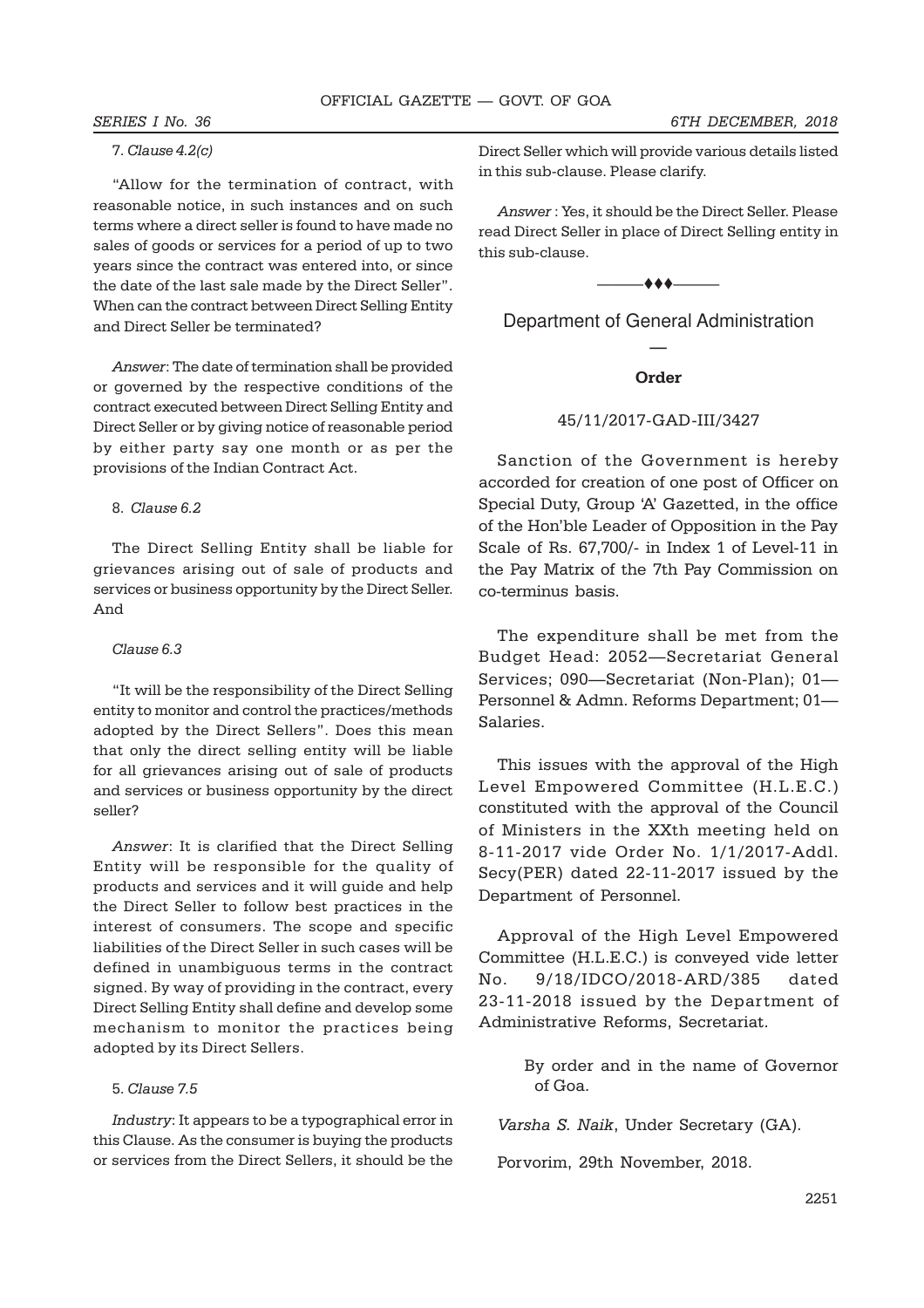Department of Personnel  $\overline{a}$ 

### Notification

#### 1/2/2012-PER

In exercise of the powers conferred by the proviso to Article 309 of the Constitution of India, read with Section 21 of the General Clauses Act, 1897 (Act 10 of 1897), the Governor of Goa hereby amends the Recruitment Rules for the Group 'C' and Group 'D' posts in various Departments under the Government of Goa (hereinafter referred to as the "principal Rules"), as follows, namely:—

In the principal Rules,—

(i) for the expression "Group 'C' and Group 'D'", wherever it occurs, the expression "Group 'C'" shall be substituted;

(ii) for the expression "Group 'D'", wherever it occurs, the expression "Group 'C'" shall be substituted;

(iii) in the Schedule,—

(a) for the expression "Group 'D'", wherever it occurs, the expression "Group 'C'" shall be substituted;

(b) wherever the essential education qualification specified is below S.S.C.E. or equivalent or I.T.I. pass, for such essential educational qualifications, the following essential educational qualification and 'Note' shall be substituted, namely:—

"Passed the Secondary School Certificate Examination from a recognized Board/Institution

#### OR

Successfully completed the course conducted by a recognized Industrial Training Institute or equivalent, in the relevant trade. (Note: Course conducted by the Industrial Training Institute or equivalent qualification, in the relevant trade, shall be considered only in case of posts related to technical work)."

This Notification shall come into force the date of its publication in the Official Gazette.

By order and in the name of the Governor of Goa.

Isha Khosla, IAS, Special Secretary (Personnel).

Porvorim, 9th November, 2018.

#### $-$  + +  $+$

### Department of Tribal Welfare

Directorate of Tribal Welfare

#### —— Order

### 1-1-2018-19/ADMN/DTW/6378

Sanction of the Government is hereby accorded for creation of the following post under Directorate of Tribal Welfare as per the details shown below:—

| Sr. No. | Designation of the post             | Pay Scale           | No. of posts created |
|---------|-------------------------------------|---------------------|----------------------|
|         | Non-Ministerial (Non Lapsable) post |                     |                      |
|         | Dy. Director (GCS)                  | Pay Matrix Level-10 |                      |
| 2.      | Executive Engineer                  | Pay Matrix Level-11 |                      |
| 3.      | Assistant Engineer                  | Pay Matrix Level-7  |                      |
| 4.      | Junior Engineer (Civil)             | Pay Matrix Level-5  |                      |
| 5.      | Junior Engineer (Electrical)        | Pay Matrix Level-5  |                      |
|         | <b>Ministerial (Lapsable) post</b>  |                     |                      |
| 6.      | Head Clerk                          | Pay Matrix Level-6  |                      |
| 7.      | Upper Division Clerk                | Pay Matrix Level-4  | 2.                   |
| 8.      | <b>Lower Division Clerk</b>         | Pay Matrix Level-2  | 15                   |
|         |                                     | Total               | 24                   |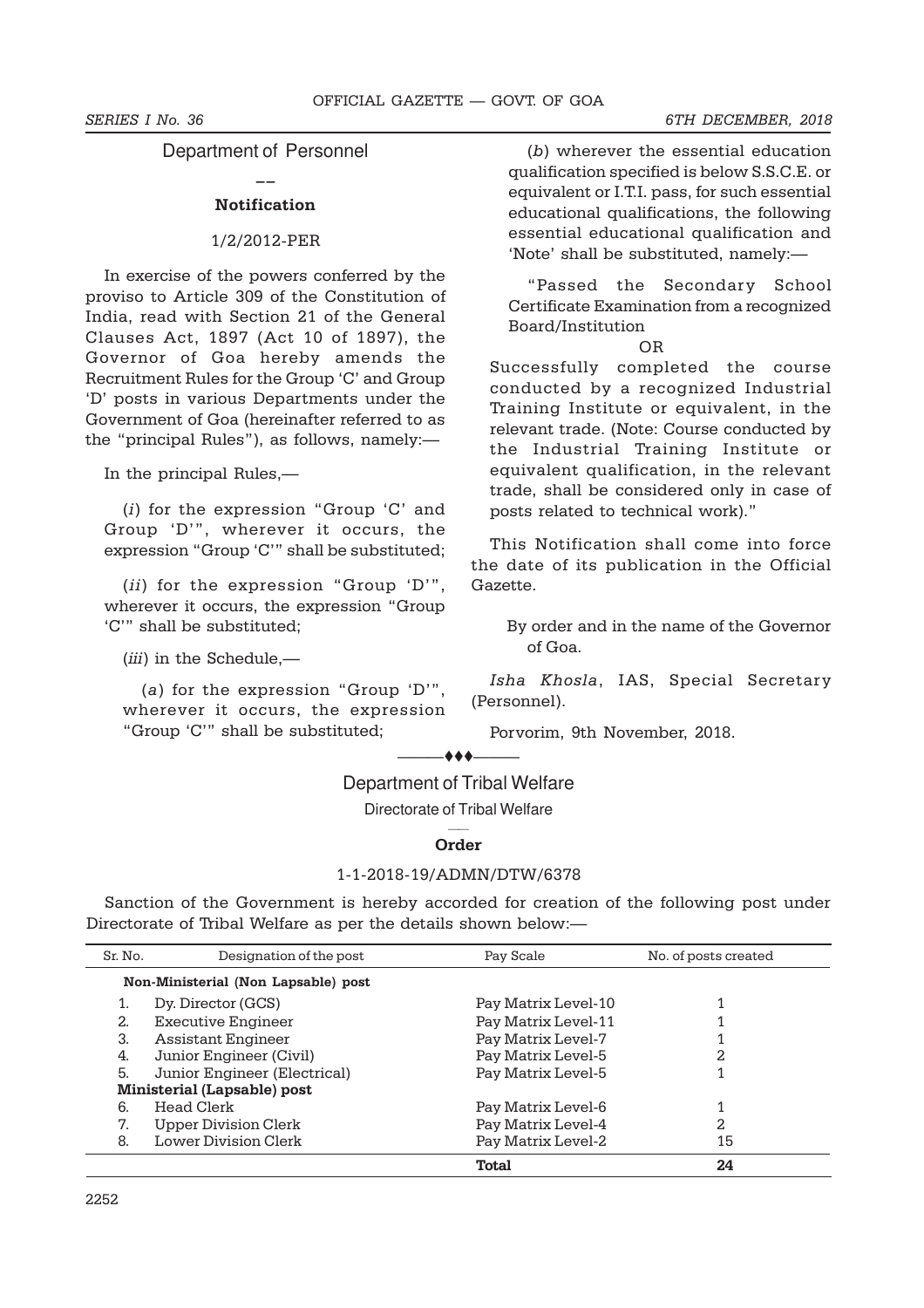The expenditure on the creation of above post would be met from the Budget Head mentioned against the posts:

2225—Welfare of SCs, STs and other Backward Classes;

- 02—Welfare of Scheduled Tribes;
- 001—Direction and Administration;
- 01—Directorate of Tribal Affairs;
- 01—Salaries.

Note: The existing strength of Drivers shall be continued, until further assessment of the vehicle fleet and requirement of the department, and any vacancies arising during the interim period shall not be filled up on regular basis.

This issues with the approval of the High Level Empowered Committee (H.L.E.C.) constituted with the approval of the Council of Minister in the XXth Meeting held on 8-11-2017 vide order No. 1/1/2017-Addl. Secy (PER) dated 22-11-2017 issued by the Department of Personnel.

Approval of the High Level Empowered Committee is conveyed vide letter No. 9/12/IDCO/ /2018-ARD/347 dated 31-10-2018, issued by the Department of Administrative Reforms, Secretariat.

This also has administrative approval of the Government vide inward No. 1289 dated 12-11-2018.

By order and in the name of the Governor of Goa.

Shri Venancio Furtado, Director and ex officio Joint Secretary (TW).

Panaji, 27th November, 2018.

# ————— Order

#### 1-1-2018-19/ADMN/DTW/6379

In supersession of all the previous orders for creation/re-designation/upgradation of the various posts, Government is pleased to indicate the final sanctioned staff strength of Directorate of Tribal Welfare is as under for the next five year.

| Sr. No.                             | Designation of the post      | Pay Scale           | No. of posts created |  |
|-------------------------------------|------------------------------|---------------------|----------------------|--|
| Non Ministerial (Non lapsable) post |                              |                     |                      |  |
| 1.                                  | Director (GCS)               | Pay Matrix Level-11 |                      |  |
| 2.                                  | Dy. Director (GCS)           | Pay Matrix Level-10 | 2                    |  |
| 3.                                  | Asst. Director               | Pay Matrix Level-7  | 2.                   |  |
| 4.                                  | District Welfare Officer     | Pay Matrix Level-7  | 2.                   |  |
| 5.                                  | Statistical Officer          | Pay Matrix Level-7  |                      |  |
| 6.                                  | Asst. Accounts Officer       | Pay Matrix Level-7  |                      |  |
| 7.                                  | Executive Engineer           | Pay Matrix Level-11 |                      |  |
| 8.                                  | Assistant Engineer           | Pay Matrix Level-7  |                      |  |
| 9.                                  | Junior Engineer (Civil)      | Pay Matrix Level-5  | 2.                   |  |
| 10.                                 | Junior Engineer (Electrical) | Pay Matrix Level-5  |                      |  |
| 11.                                 | Accountant                   | Pay Matrix Level-6  |                      |  |
| 12.                                 | <b>Statistical Assistant</b> | Pay Matrix Level-5  |                      |  |
| 13.                                 | Investigator                 | Pay Matrix Level-4  |                      |  |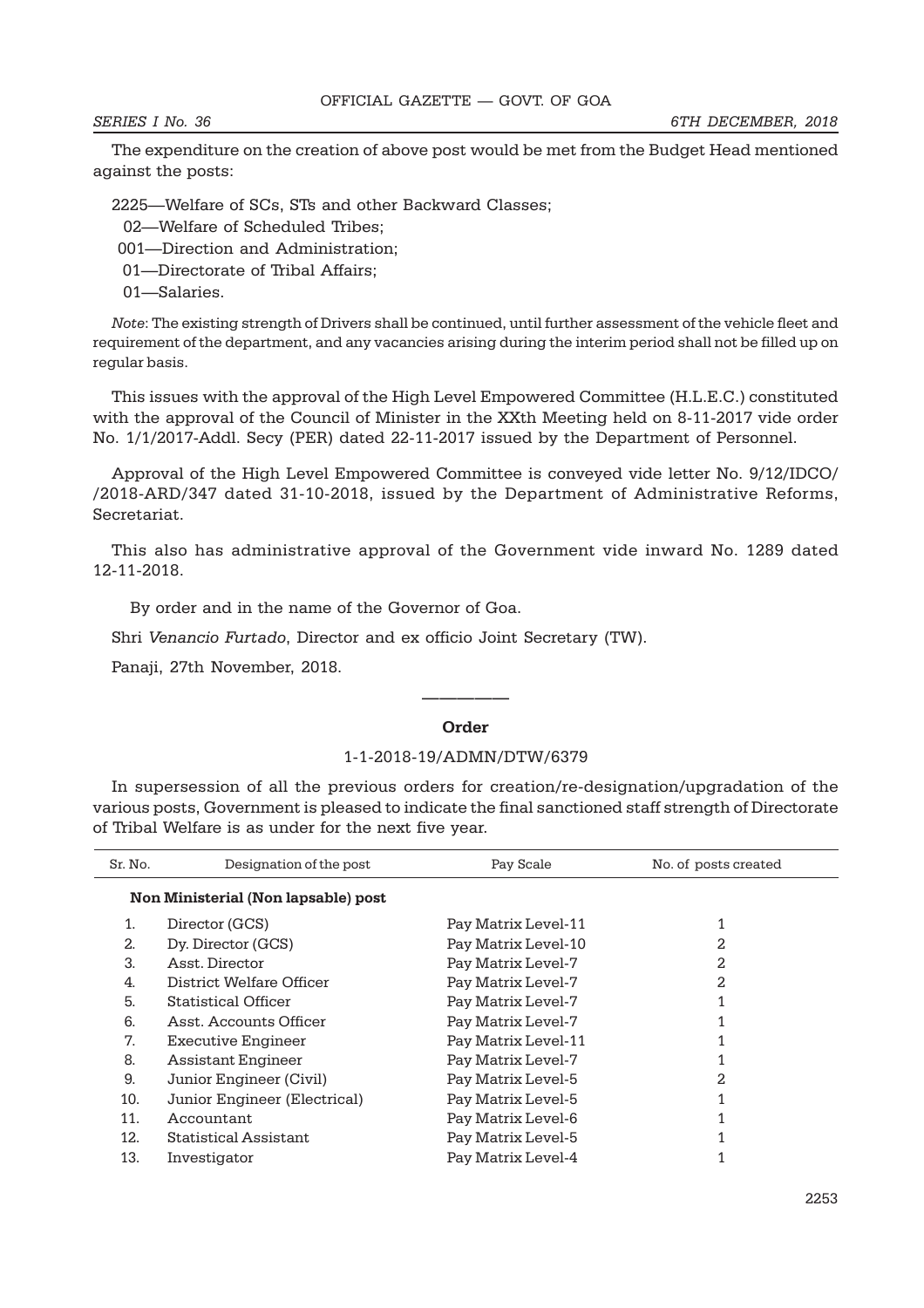|     | <b>Ministerial (Lapsable) post</b> |                    |    |  |
|-----|------------------------------------|--------------------|----|--|
| 14. | Head Clerk                         | Pay Matrix Level-6 | 2  |  |
| 15. | Sr. Stenographer                   | Pay Matrix Level-6 |    |  |
| 16. | Jr. Stenographer                   | Pay Matrix Level-4 |    |  |
| 17. | <b>Upper Division Clerk</b>        | Pay Matrix Level-4 | 9  |  |
| 18. | <b>Lower Division Clerk</b>        | Pay Matrix Level-2 | 28 |  |
| 19. | Field Assistant                    | Pay Matrix Level-2 | 12 |  |
| 20. | Driver                             | Pay Matrix Level-2 | 4  |  |
| 21. | Peon                               | Pay Matrix Level-2 | 6  |  |
|     |                                    | Total              | 80 |  |

Note: The existing strength of Drivers shall be continued, until further assessment of the vehicle fleet and requirement of the department, and any vacancies arising during the interim period shall not be filled up on regular basis.

This issues with the approval of the High Level Empowered Committee (H.L.E.C.) constituted with the approval of the Council of Minister in the XXth Meeting held on 8-11-2017 vide order No. 1/1/2017-Addl. Secy (PER) dated 22-11-2017 issued by the Department of Personnel.

Approval High Level Empowered Committee is conveyed vide letter No. 9/12/IDCO/ /2018-ARD/347 dated 31-10-2018, issued by the Department of Administrative Reforms, Secretariat.

This also has administrative approval of the Government vide inward No. 1289 dated 12-11-2018.

By order and in the name of the Governor of Goa.

Venancio Furtado, Director and ex officio Joint Secretary (TW).

Panaji, 27th November, 2018.

 $***-$ 

Department of Urban Development  $\overline{a}$ 

### Notification

### 10/787/2018-DMA/2556

Sub.: Pattern of Assistance for release of special grants for Infrastructure Development to Municipalities through Directorate of Municipal Administration.

Background.— Government of Goa has decided to provide special grants to three Municipalities viz. Municipal Council of Mapusa, Curchorem and Bicholim; to take up need based infrastructure projects, within their jurisdiction, which are economically viable and can sustain future operations of the Municipality, based upon their revenue generating capabilities. During financial year

2018-19, specific budgetary provision has been made for this purpose. The scheme for this purpose shall be as follows:—

1. Short title and commencement.— (1) This scheme may be called "The Goa Special Grants to Municipalities Scheme, 2018".

(2) It shall come into force with immediate effect.

2. Objectives and Special grants.— (1) These Special grants, as a onetime assistance, shall be sanctioned for the purpose of:

- (a) Special Infrastructure Projects,
- (b) Projects benefiting population in more than one ward of the Municipality,
- (c)Projects which shall create Revenue Sources for the Municipality,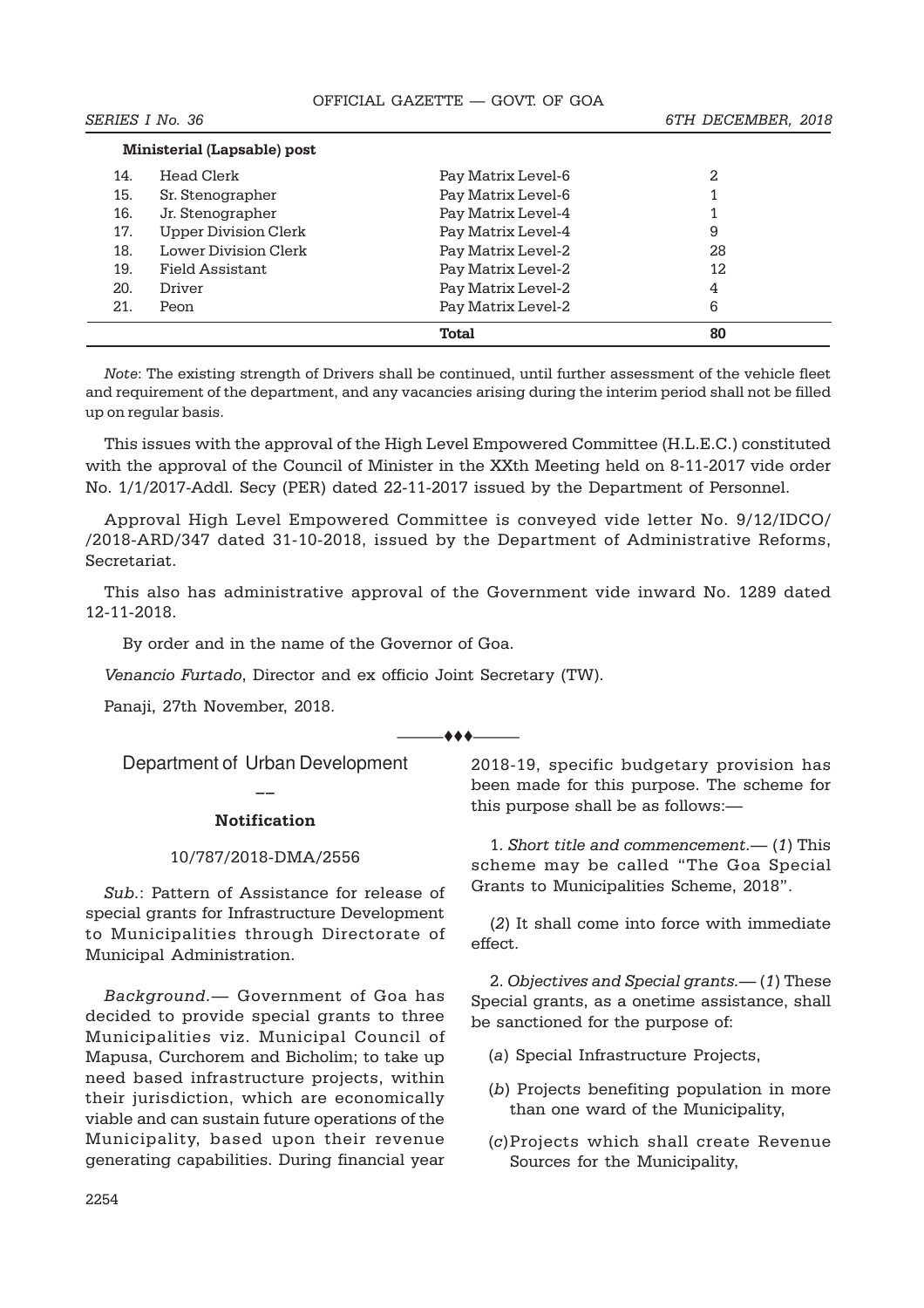- (d) Projects which will be viable and sustain future operation of the Municipality, and
- (e) Such other amenities as the Municipality in consultation with the Government may from time to time determine.

(2) The basic objective of this scheme is to enable the Municipality concerned to take up need based infrastructure projects within their jurisdiction, which are economically viable and can sustain future operation of the Municipality based upon their revenue generating capabilities.

3. Conditions for release of Grants and Pattern of Assistance.— (1) The Grants shall be released on the terms and conditions as detailed below:-

The Municipal Councils of Mapusa, Curchorem and Bicholim shall submit their proposal to the Directorate of Municipal Administration along with the following documents:—

(a) Resolution of the Municipality,

(b) Certificate to the effect that the project/ /works has been reflected in the Budget.

(c) Estimated cost alongwith the Technical sanction from the competent authority,

(d) Ownership documents of the property site of the project.

(e) Certificate that the project has not been undertaken by any other Department/Agency.

(f) Detailed Project Report, highlighting the objective and purpose as in clause (2) above.

(2) The sanction of grants shall be subject to the availability of funds on submission of proposal by the Municipality concerned.

(3) The entire amount of Grants shall be disbursed/sanctioned in appropriate installments to the Council concerned, as may be decided by the Government, from the special budgetary allocation made under the Budget Head:

2217—Urban Development;

- 191—Asst. to Local Bodies Corp., Urban Dev. Authorities, Town Imp. Boards, etc.
- (a) 21—Special Grants for Infrastructure Development at Mapusa; 31—Grant-in-Aid;
- (b) 22—Special Grants for Infrastructure Development at Curchorem;
	- 31—Grant-in-Aid;
- (c) 23—Special Grants for Infrastructure Development at Bicholim; 31—Grant-in-Aid.

(4) The Grant is project specific and cannot be utilized for any other projects.

(5) No grant shall be allowed to be paid to any other Non-Government Agency/Voluntary organization out of this grants sanctioned by the Government. In case of misutilization of grants, the amount so misutilized shall be recovered from the Municipal Council concerned.

(6) The entire amount of the grants should be utilized within a period of one financial year and only for the purpose for which it is sanctioned. Any portion of the grant, which is not ultimately required, will be refunded to the Government. After 'utilizing/refunding' the above sanctioned amount, an Utilization Certificate should be furnished to the sanctioning authority as required under Form G.F.R.-19A.

(7) The equipments purchased with the aid of the grant will vest with the Government. The Grantee Municipal Council shall maintain a register of the permanent and semipermanent assets created out of the grants. The register shall be maintained separately in respect of the grants sanctioned and an extract from the register shall be furnished to the Government annually with the audited accounts after the close of the financial year. Register shall be maintained in terms of Form GFR-40 and Form GFR-41. Such assets shall not be disposed off, encumbered or utilised for purpose other than those for which the grant was given, without prior approval of the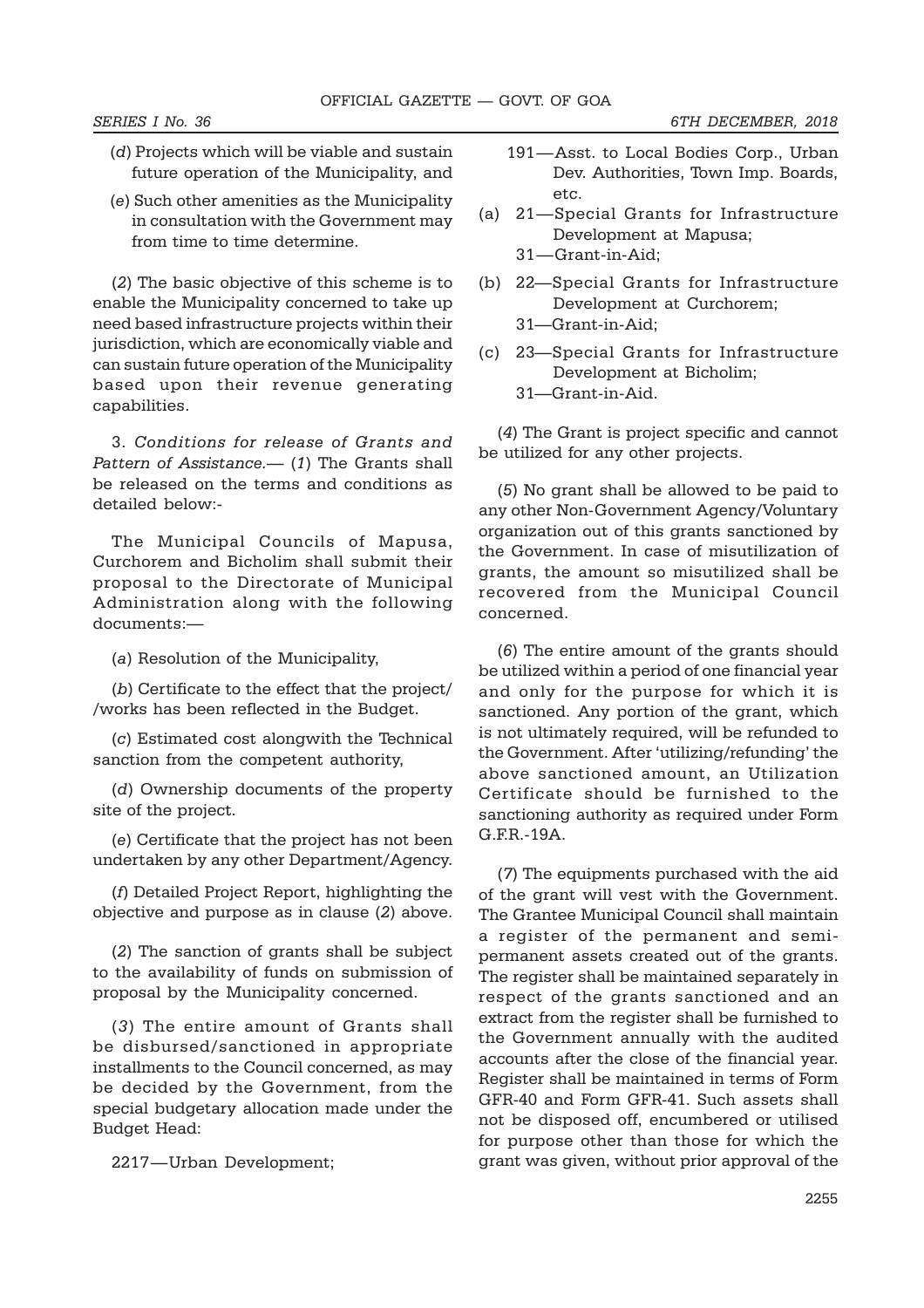Government. Should the Grantee cease to exist at any time, such assets properties shall revert to the Government.

(8) The account of the Grantee in respect of this grant should be audited by the Government approved. Auditor/Chartered Accountant concerned immediately after the end of the financial year on completion of six months for which the grant is sanctioned. The accounts of the grants shall be maintained separately and properly from its normal activities and submitted as and when required. They shall be open to a test check by the Comptroller and Auditor General of India at his discretion.

(9) The Audited statement of accounts showing the expenditure incurred by the Grantee Municipal Council from the grants should be furnished to the Government as soon as possible after the close of the financial year/on completion of six months for which the grant is sanctioned together with a certificate from the Auditor to the effect that the grant was utilized for the purpose for which it was sanctioned.

(10) A performance-cum-achievement report specifying in detail the achievement made by the Grantee Municipal Council with the Government grants/amount sanctioned should be furnished to Department of Municipal Administration as soon as possible.

(11) The Grantee Municipal Council must exercise reasonable economy, observe all financial rules as issued by the Government from time to time while incurring the expenditure.

(12) In case of misutilization of grants, the amount so misutilised shall be recovered from the Grantee Municipal Council and the functionaries of the Grantee Municipal Council are liable for prosecution in accordance with law in force.

(13) The amount remaining unspent out of this grant shall be refunded back to the Government Treasury by Challan within 03 (three) months from the close of the financial year.

(14) The amount shall be drawn from the Directorate of Accounts on presentation of the bill in Form GAR-32 duly countersigned by the Drawing and Disbursing Officer (Directorate of Municipal Administration).

4. Relaxation of the provision of the scheme.— The Government shall be empowered to relax any or all clauses or conditions of the scheme in genuine cases for sanction of the grants,

Provided that such relaxation shall be granted upon the recommendations made by the Department of Urban Development with prior concurrence of Finance (Expenditure) Department.

5. Interpretation of the provision of this scheme.— If any question arises regarding the interpretation of any clause, word, expression of the scheme, the decision about the interpretation shall lie with the Government and the decision in this regard shall be final and binding on all concerned.

6. Redressal of Grievances and Dispute.— Grievances or dispute if any, arising out of implementation of this scheme shall be addressed to the Secretary to the Government in charge of Department of Urban Development who shall hear and submit his finding on such matters, to the Government for a decision. The decision of the Government in this regards shall be final and binding on all concerned.

7. The Pattern of Assistance to release the grant-in-aid has been approved by the Finance Department vide U.O. 2809/F dated 24-10- 2018.

By order and in the name of the Governor of Goa.

R. Menaka, IAS, Director & ex officio Jt. Secretary (Municipal Administration/Urban Development).

Panaji, 30th November, 2018.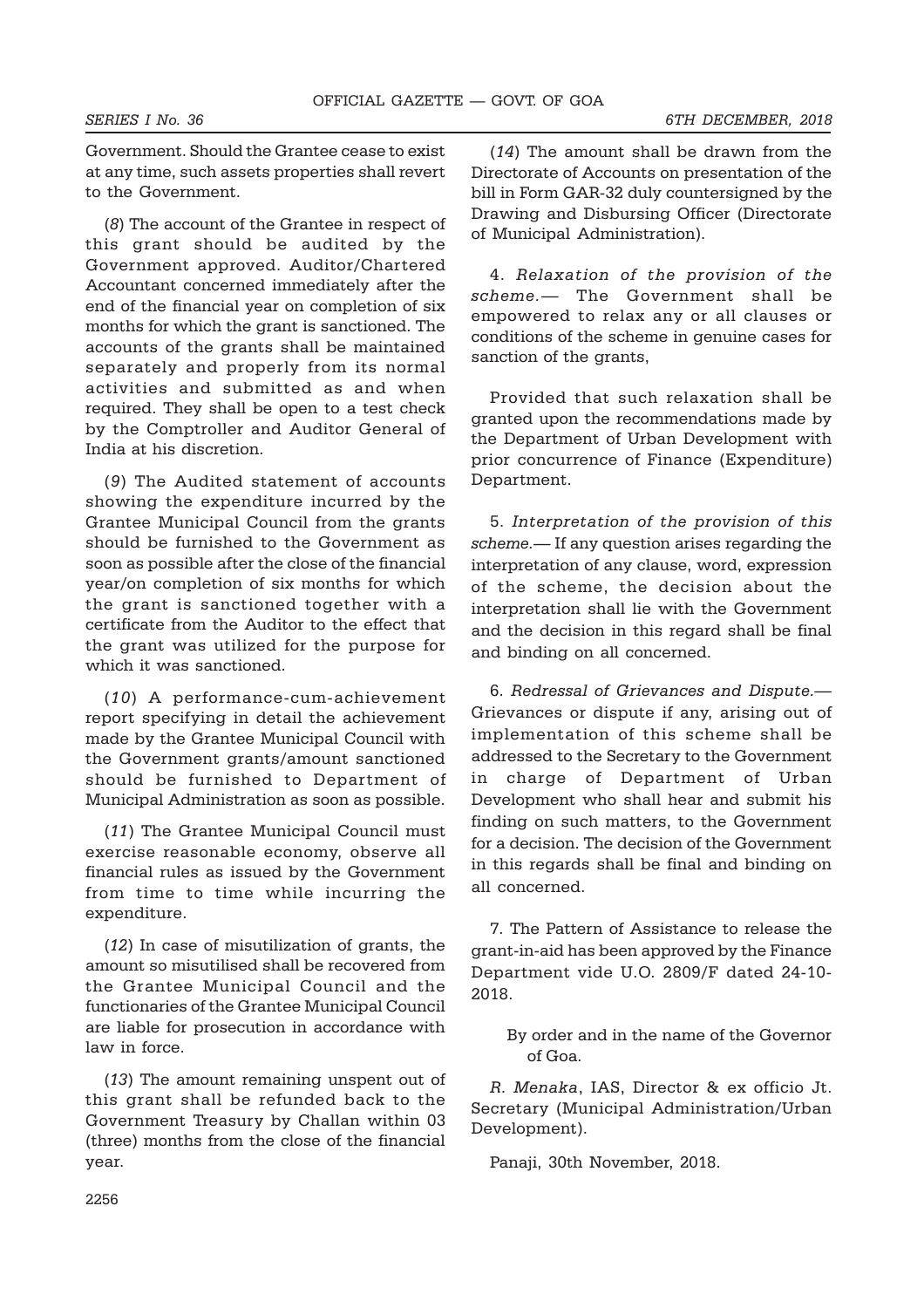Department of Women & Child Development

Directorate of Women & Child Development  $\overline{a}$ 

#### Notification

# 2-176-2011/ICDS/DWCD (MAMTA)/Part I/7827

- Financial Incentives to Mothers who Deliver a Girl Child "MAMTA" Scheme
- Read: 1. Notification No. 2-176-2011-ICDS/ /DWCD (MAMTA) dated 9-8-2011.
	- 2. Notification No. 2-176-2011-ICDS/ /DWCD (MAMTA)/Part I/1678 dated 9-9-2015.
	- 3. Notification No. 2-176-2011-ICDS/ /DWCD (MAMTA)/Part I/3419 dated 21-4-2016.
	- 4. Notification No. 2-176-2011-ICDS/ /DWCD (MAMTA)/Part I/716 dated 12-5-2017 & Corrigendum Notification dated 15-6-2017.

Government of Goa is pleased to amend the scheme as under:—

1. Name of the scheme.— The scheme shall be called as "Financial Incentives to mothers who deliver a Girl Child" (Mamta).

2. The scheme shall be implemented through the ICDS i.e. Child Development Project Officer, Mukhya Sevikas and Anganwadi Worker at Taluka/Block Level and Village Level respectively.

3. Objective of the Scheme.— The scheme is aimed at improving the Female Child Sex Ratio in the State.

4. Eligibility and other condition.— (a) All mothers who deliver a live Girl Child (maximum 02 deliveries) in the registered medical institution.

(b) The scheme is available to all irrespective of their social/economical status.

(c) The mother should be resident of Goa for at least three years or married to a resident of Goa (document to that effect to be submitted.

(d) The eligible mother who delivers a girl child shall apply to the Child Development Project Officer through the local Anganwadi Centre alongwith a copy of the Birth report/ /Birth Certificate in the prescribed form within 45 days of the delivery of the Girl Child. The benefits are directly credited to the declared Bank Account.

5. Benefits.—  $(I)$  The beneficiaries (mother) under the Scheme shall be paid Rs. 10,000/ as one time financial incentive through Electronic Clearing System (ECS)/National Electronic Funds Transfer (NEFT)/Aadhaar Payment Bridge System (APBS)/Automated Clearing House (ACH) at birth of a live Girl Child. (Apply within 45 days).

(II) Those beneficiaries who were paid the 1st Installment of Rs. 5,000/- under the existing scheme shall be eligible for only balance amount (2nd installment) of Rs. 5,000/- (to apply within 45 days from the date of the amended Scheme published in the Official Gazette).

(III) Those beneficiaries who had applied for 1st installment of Rs. 5,000/- as on the date of this amended scheme published in the Official Gazette shall be eligible for Rs. 10,000/- as per the amended scheme.

(IV) Those beneficiaries who were paid both 1st and 2nd installments shall not be eligible for any further incentives/benefit under the amended scheme and case shall be treated as closed.

6. Under the scheme an amount of Rs. 10,000/- shall be paid to all the mothers who delivers a Girl Child in the registered medical institution.

7. The Child Development Project Officer concerned shall prepare the list of expected mothers, month-wise before hand and on receipt of the application, shall submit the list of the beneficiaries without loss of time for sanction to the Directorate of Women & Child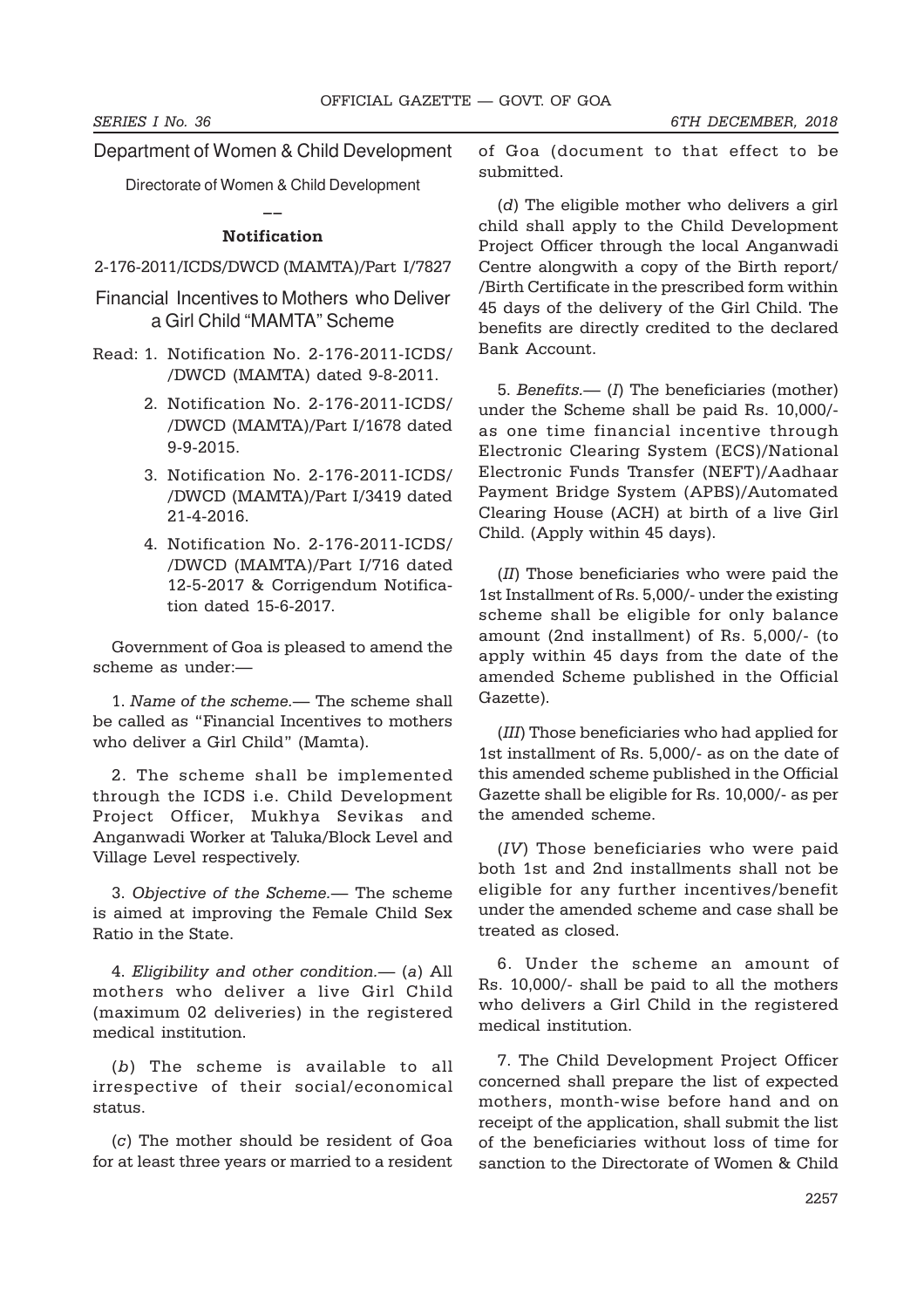Development, so that the benefits reach out to the beneficiaries at the earliest. All Child Development Project Officers shall maintain a detailed record of the applications received and payment made with such other detailed record of the applicant, name of husband/ /father, name of the village and constituency, category, religions, etc.

8. The financial incentive shall be paid to the beneficiaries under this scheme subject to the availability of funds provided for the purpose by means of budgetary support and verification thereto, through Electronic Clearing System (ECS)/National Electronic Funds Transfer (NEFT)/Aadhaar Payment Bridge System (APBS)/Automated Clearing House (ACH) for which Accounts of the expected mother to be opened in the nationalized bank.

9. The Government shall have the power to amend, modify and cancel any part or whole of the scheme at any times.

The amended "Financial incentive to mothers who deliver a Girl Child "MAMTA" scheme will be made effective with effect from 1st April, 2015.

This issues with the approval of the XXXVth Cabinet Meeting of the Council of Ministers held on 31-10-2018 under the Chairmanship of the Hon'ble Chief Minister.

This supersedes all the previous notifications.

By order and in the name of the Governor of Goa.

Dipak Desai, Director & ex officio Joint Secretary (Women and Child Development).

————

Panaji, 14th November, 2018.

From:

\_\_\_\_\_\_\_\_\_\_\_\_\_\_\_\_\_\_\_\_\_\_\_\_

\_\_\_\_\_\_\_\_\_\_\_\_\_\_\_\_\_\_\_\_\_\_\_\_

Date:

To,

The Child Development Project Officer, WCD Block

 $\overline{\phantom{a}}$ , Goa.

Sub.: Application Form for "Financial Incentives to mothers who deliver a Girl Child" (MAMTA).

Madam,

I, the undersigned hereby apply for the "Financial Incentives to mothers who deliver a Girl Child (MAMTA)".

I am requesting you, kindly grant incentive to me as per the necessary documents are submitted.

Thanking you,

Yours faithfully,

 $($ 

Encl.: The application shall be enclosed with the following documents.

(1) Annexure-I.

(2) Certified/Self attested copy of Aadhar Card.

(3) Certified/Self attested copy of Birth report/ /Certificate from registered Institution.

(4) The mother should be resident of Goa for at least 3 years or married to a resident of Goa. (Attested documents to that effect to be submitted).

(5) Pre-receipt in duplicate in Annexure-II. (For New Beneficiaries).

(6) Pre-receipt in duplicate in Annexure-III. (for those beneficiaries who were paid the 1st Installment of Rs. 5000/- under the old Scheme shall be eligible for only balance amount (2nd installment) of Rs. 5000/- for Mother (Beneficiary) who deliver a Girl Child.

(7) Mother should apply within 45 days.

(8) Aadhaar Consent.

#### ANNEXURE-I

————

#### Application Form for scheme

"Financial incentives to mothers who deliver a Girl Child" (MAMTA)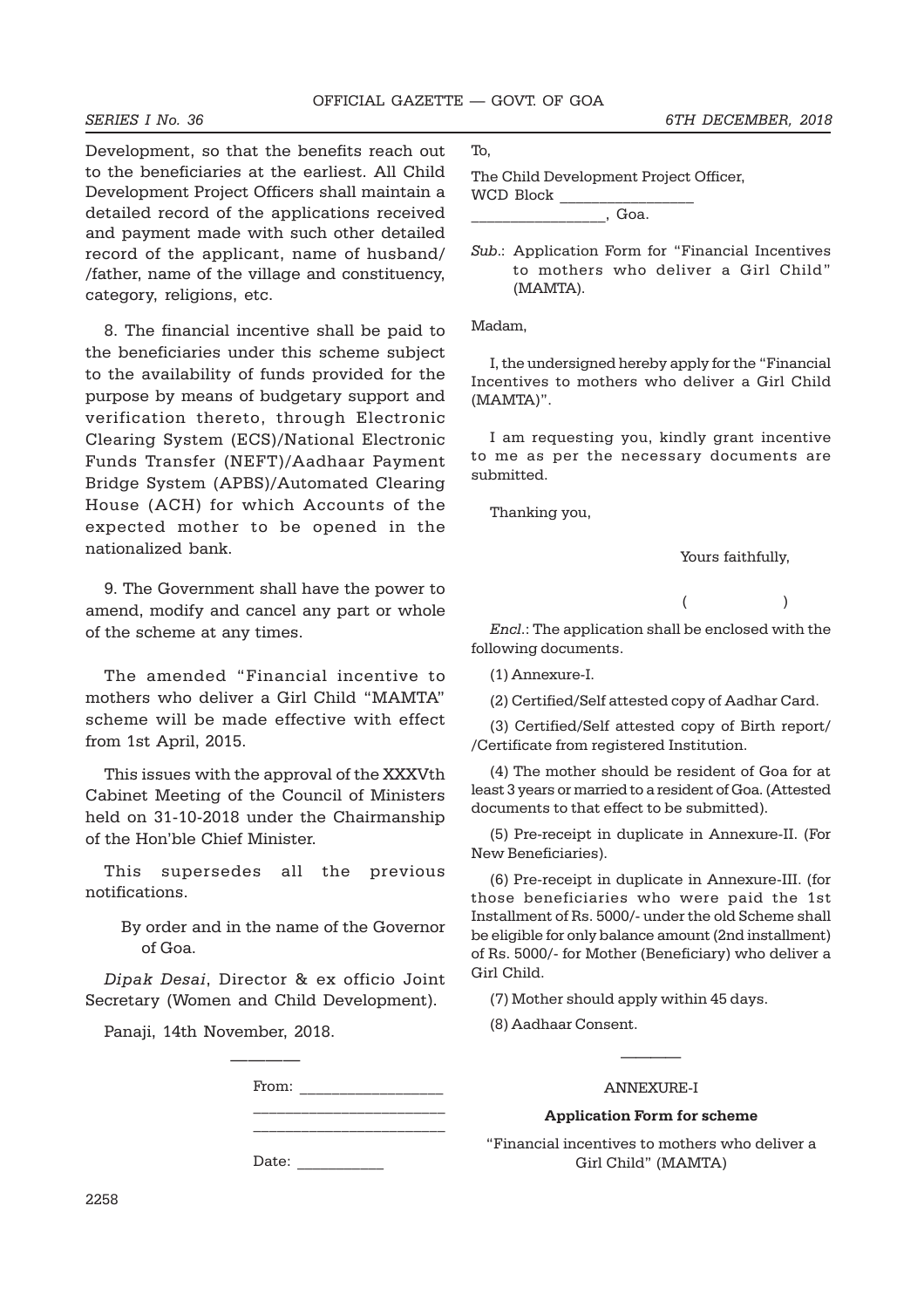### OFFICIAL GAZETTE — GOVT. OF GOA

#### SERIES I No. 36 6TH DECEMBER, 2018

- 1. Name of the Mother (in full):
- 2. Age of the Mother:
- 3. Residential Address: Village:
	- Constituency:
- Taluka, District:
- 4. Contact Number:
- 5. Bank (Nationalized Bank) Account No.:
- 6. Caste (Whether SC/ST/OBC/other)
- 7. Religion:
- 8. Name of the Doctor:
- 9. Name of the registered medical Institution where delivered:
- 10. Date of Delivery:
- 11. Name of the Child, if any:
- 12. Weight of the Girl Child at Birth:
- 13. Name of the Anganwadi Centre, if any:
- 14. Family income:
- 15. Details of the Name Sex Date of other children: Birth
	- 1.  $\overline{2}$
	- 3.

# Declaration

I, Smt.  $\qquad \qquad \text{application}$ hereinbelow declare that I have not applied for the benefits other than the applications for the above child under the "Financial Incentives to Mothers who deliver a Girl Child" (MAMTA) Scheme and if found any excess amount paid by the WCD Block on the duplicate claim of the undersigned, then the authority concerned is free to recover the excess amount with interest.

> \_\_\_\_\_\_\_\_\_\_\_\_\_\_\_\_\_\_\_\_\_ Name of the Mother with date and signature

#### Declaration

(For those beneficiaries who were paid the 1st installment of Rs. 5,000/- under the old scheme shall be eligible for only balance amount (2nd installment) of Rs. 5,000/-).

I, Smt.  $\qquad \qquad \text{applicant herein}$ below declare that I have been paid 1st installment of Rs. 5,000/- on birth of the above Girl Child and present application is for balance amount (2nd installment) of Rs. 5,000/- under the "Financial Incentives to Mothers who deliver a Girl Child" (MAMTA) Scheme. If found any excess amount paid by the WCD Block on the duplicate claim of the undersigned then the authority concerned is free to recover the excess amount with interest.

> \_\_\_\_\_\_\_\_\_\_\_\_\_\_\_\_\_\_\_\_\_ Name of the Mother with date and Signature

# ————— ANNEXURE-II

#### Pre-receipt

Dated:

Received from the Child Development Project Officer, WCD, Block \_\_\_\_\_\_\_\_\_\_\_\_\_, Directorate of Women and Child Development, Goa an amount of Rs. 10,000/- (Rupees Ten thousand only towards) "Financial Incentives to mothers who deliver a girl child" (MAMTA).

> $($ Name & Signature of the receiver with Revenue Stamp ----------------------------------------------------------------------------

#### Pre-receipt

Dated:

Received from the Child Development Project Officer, WCD, Block \_\_\_\_\_\_\_\_\_\_\_\_\_\_, Directorate of Women and Child Development, Goa an amount of Rs. 10,000/- (Rupees Ten thousand only towards) "Financial Incentives to mothers who deliver a girl child" (MAMTA).

> $($ Name & Signature of the receiver with Revenue Stamp

#### ANNEXURE-III

 $\overline{\phantom{a}}$ 

#### Pre-receipt

Dated:

Received from the Child Development Project Officer, WCD, Block [1] . Directorate of Women and Child Development, Goa an amount of Rs. 5,000/- (Rupees five thousand only) towards the